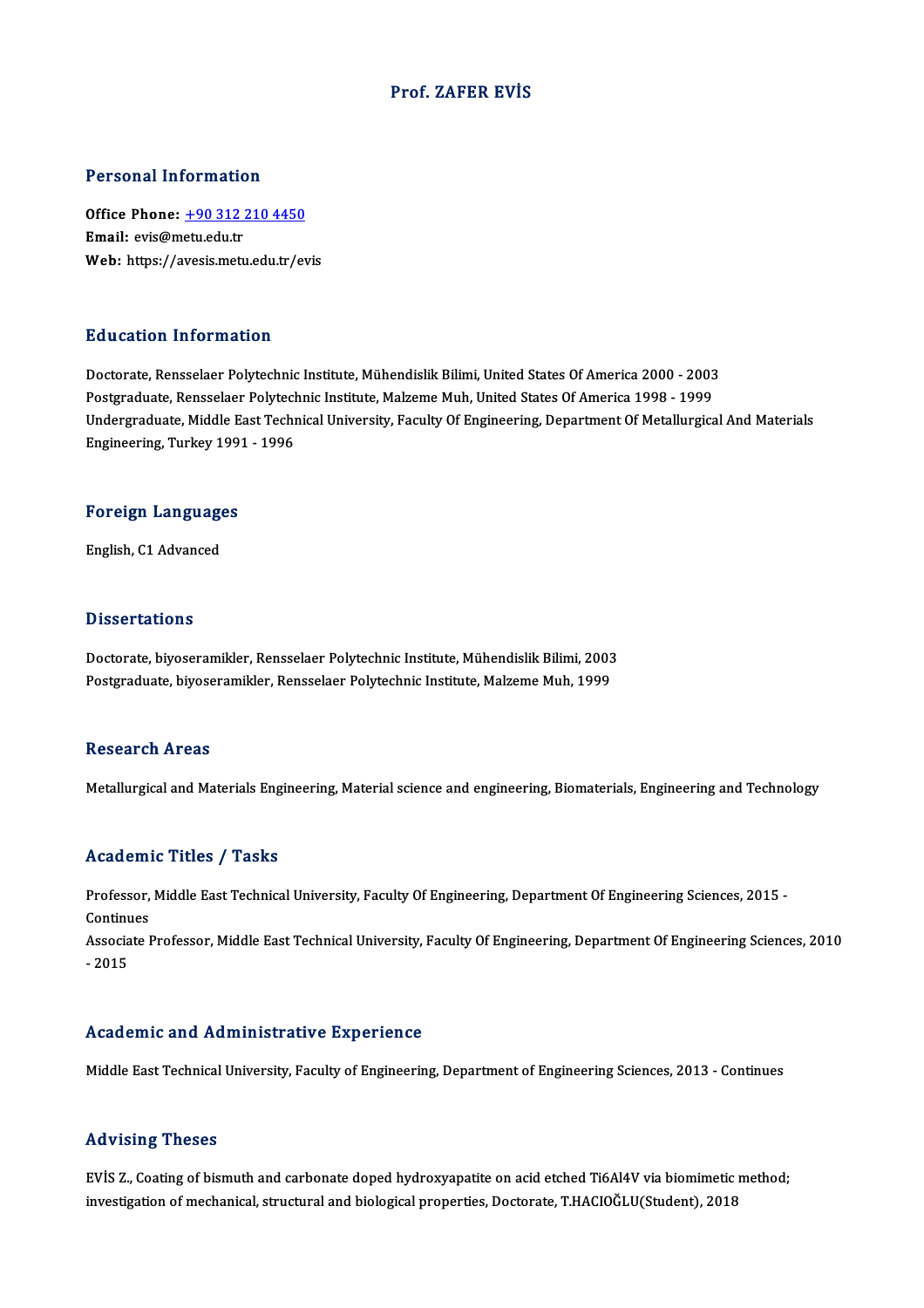EVİS Z., Microstructural, biological and mechanical investigations of hydroxyapatite- beta-tricalcium phosphate<br>composites doped with streptium and fluoride. Pestaneduste, E POUPPEZA(Student), 2016 EVİS Z., Microstructural, biological and mechanical investigations of hydroxyapatite- beta-tri<br>composites doped with strontium and fluoride, Postgraduate, E.POURREZA(Student), 2016<br>Filis 7, Microstructural, biological and EVİS Z., Microstructural, biological and mechanical investigations of hydroxyapatite- beta-tricalcium phosphate<br>composites doped with strontium and fluoride, Postgraduate, E.POURREZA(Student), 2016<br>EVİS Z., Microstructura

composites doped with strontium and fluoride, Postgraduate, E.POURREZA(St<br>EVIS Z., Microstructural, biological and mechanical investigations of hydroxya<br>doped with strontium and fluoride, Postgraduate, E.Pourreza(Student), EVİS Z., Microstructural, biological and mechanical investigations of hydroxyapatite-β-tricalcium phosphate composites<br>doped with strontium and fluoride, Postgraduate, E.Pourreza(Student), 2016<br>EVİS Z., A study on develop

doped with strontium and fluoride, Postgraduate, E.Pourreza(S<br>EVIS Z., A study on development of machinable calcium phosph<br>lanthanum oxide, Postgraduate, S.KHOSHSIMA(Student), 2015<br>EVIS Z. Strontium doped calcium phosphate EVİS Z., A study on development of machinable calcium phosphate based bio-composites with zirconia, boron oxide<br>lanthanum oxide, Postgraduate, S.KHOSHSIMA(Student), 2015<br>EVİS Z., Strontium doped calcium phosphate biomimeti

lantha<br>EVIS 2<br>2015<br>EVIS 2 EVİS Z., Strontium doped calcium phosphate biomimetic coatings on Ti6Al4V plates, Postgraduate, M.AVCI(Student)<br>2015<br>EVİS Z., Manufacturing, mechanical and microstructural characterization of AZ91D magnesium alloy for biom

2015<br>EVİS Z., Manufacturing, mechanical and microstructur<br>applications, Postgraduate, S.MURAT(Student), 2015<br>AYDINOL M. K., EVİS Z., Develenment and sharasteriy EVİS Z., Manufacturing, mechanical and microstructural characterization of AZ91D magnesium alloy for biomedical<br>applications, Postgraduate, S.MURAT(Student), 2015<br>AYDINOL M. K. , EVİS Z., Development and characterization o

applications, Postgraduate, S.MURAT(Student<br>AYDINOL M. K. , EVİS Z., Development and chi<br>batteries, Doctorate, Ş.DOĞU(Student), 2015<br>Filis Z. Surface marphology investigation of AYDINOL M. K. , EVİS Z., Development and characterization of high power density cathode materials for lithium-ion<br>batteries, Doctorate, Ş.DOĞU(Student), 2015<br>EVİS Z., Surface morphology investigation of a biodegradable mag

**batter<br>EVIS 2<br>2015** BVİS Z., Surface morphology investigation of a biodegradable magnesium alloy, Doctorate, A.TAHMASEBİFAR(Student),<br>2015<br>BANERJEE S., EVİS Z., Selenium doped calcium phosphate biomimetic coating on Ti6Al4V orthopedic implant

2015<br>BANERJEE S., EVİS Z., Selenium doped calcium phosphate biomimetic coating c<br>anti-cancer and anti-bacterial purposes, Doctorate, B.YILMAZ(Student), 2014<br>EVİS Z., Hidroksianatit ve yarı kanarlı sirkanya kompositlerine i BANERJEE S., EVİS Z., Selenium doped calcium phosphate biomimetic coating on Ti6Al4V orthopedic implant mat<br>anti-cancer and anti-bacterial purposes, Doctorate, B.YILMAZ(Student), 2014<br>EVİS Z., Hidroksiapatit ve yarı kararl

anti-cancer and anti-bacterial purposes, Doctorate, B.YILMAZ(Student), 2014<br>EVİS Z., Hidroksiapatit ve yarı kararlı zirkonya kompozitlerine itriyum florür (YF3) ilavesinin iç yapı ve mekanik<br>özelliklerine etkisinin incelen EVİS Z., Hidroksiapatit ve yarı kararlı zirkonya kompozitlerine itriyum florür (YF3) ilavesinin iç yapı ve mekanik<br>özelliklerine etkisinin incelenmesi, Postgraduate, A.AYKUL(Student), 2013<br>EVİS Z., Nano calcium phosphates

S.GÜNGÖR(Student),2012 EVİS Z., Nano calcium phosphates doped with titanium and fluoride ions: Sinterability and stability of phases, Docto<br>S.GÜNGÖR(Student), 2012<br>EVİS Z., An experimental study of mechanical properties of non enzymatically glyc

EVIS Z., An experimental study of mechanical properties of non enzymatically glycated bovine femur cortical bone,<br>Doctorate, G.FINDIKOĞLU(Student), 2012 EVİS Z., An experimental study of mechanical properties of non enzymatically glycated bovine femur cortical bo<br>Doctorate, G.FINDIKOĞLU(Student), 2012<br>EVİS Z., The synthesis of zinc, chloride and fluoride doped nano hydroxy

Doctorate, G.FINDIKOĞLU(Student), 2012<br>EVİS Z., The synthesis of zinc, chloride and fluoride doped nano hydroxylapatites by precipitation method ano<br>investigation of their mechanical, structural and biological properties, EVİS Z., The synthesis of zinc, chloride and fluoride doped nano hydroxylapatites by precipitation method and<br>investigation of their mechanical, structural and biological properties, Postgraduate, İ.UYSAL(Student), 2011<br>EV investigation of their mechanical, structural and biological properties, Postgraduate, İ.UYSAL(Student), 2011<br>EVİS Z., An investigation of the microstructural and mechanical properties of tri-calcium phosphates doped with

aluminum and fluoride ions, Postgraduate, A.TAHMASEBİFAR(Student), 2011

DURUCAN C., EVİS Z., An investigation of microstructure, microhardness and biocompatibility characteristics of yttrium<br>hydroxyapatite doped with fluoride, Postgraduate, S.MİNE(Student), 2010 DURUCAN C., EVİS Z., An investigation of microstructure, microhardness and biocompatibility characteristics of yttrium<br>hydroxyapatite doped with fluoride, Postgraduate, S.MİNE(Student), 2010<br>EVİS Z., Prediction of hexagona

hydroxyapatite doped with fluoride, Postgraduate, S<br>EVİS Z., Prediction of hexagonal lattice parameters o<br>networks, Postgraduate, Ü.KOÇKAN(Student), 2009<br>DUBUCAN C. EVİS Z. Strugtural and meshanisel inve EVİS Z., Prediction of hexagonal lattice parameters of stoichiometric and non-stoichiometric apatites by artificial<br>networks, Postgraduate, Ü.KOÇKAN(Student), 2009<br>DURUCAN C., EVİS Z., Structural and mechanical investigati

networks, Postgraduate, Ü.KOÇKAN(Student), 2009<br>DURUCAN C., EVİS Z., Structural and mechanical investigations of magnesium and fluoride doped nano calcium<br>phosphates, Postgraduate, Z.PINAR(Student), 2009 DURUCAN C., EVİS Z., Structural and mechanical investigations of magnesium and fluoride doped nano calcium<br>phosphates, Postgraduate, Z.PINAR(Student), 2009<br>TEZCANER A., EVİS Z., Structural, mechanical, and biocompatibility

phosphates, Postgraduate, Z.PINAR(Student), 2009<br>TEZCANER A., EVİS Z., Structural, mechanical, and biocor<br>hydroxyapatite, Postgraduate, B.BAŞAR(Student), 2009

# nydroxyapaute, Postgraduate, B.BAŞAR(Student), 2009<br>Articles Published in Journals That Entered SCI, SSCI and AHCI Indexes

- rticles Published in Journals That Entered SCI, SSCI<br>I. Properties and applications of boron nitride nanotubes<br>Turban E.A., BAZARCEVIREN A.E., EVIS Z., TEZCANER A The State of a Binding and applications of boron nitride nanot<br>Turhan E. A., PAZARÇEVİREN A. E., EVİS Z., TEZCANER A.<br>MANOTECHNOLOCY vel 33. no.24. 2022 (Journal Indexed Properties and applications of boron nitride nanotubes<br>Turhan E. A. , PAZARÇEVİREN A. E. , EVİS Z., TEZCANER A.<br>NANOTECHNOLOGY, vol.33, no.24, 2022 (Journal Indexed in SCI)<br>A Boview on Nanosemnesites with Granhane Based Ei
- Turhan E. A., PAZARÇEVİREN A. E., EVİS Z., TEZCANER A.<br>NANOTECHNOLOGY, vol.33, no.24, 2022 (Journal Indexed in SCI)<br>II. A Review on Nanocomposites with Graphene Based Fillers in Poly(ether ether ketone)<br>Or Y. Vilmer B. Evi NANOTECHNOLOGY, vc<br>A Review on Nanoco<br>Oz Y., Yilmaz B., EVİS Z.<br>POLYMER SCIENCE SEL A Review on Nanocomposites with Graphene Based F<br>Oz Y., Yilmaz B., EVİS Z.<br>POLYMER SCIENCE SERIES A, 2022 (Journal Indexed in SCI)<br>Seamless and rebust alsinate (selatin seating on Ti 6) Oz Y., Yilmaz B., EVİS Z.<br>POLYMER SCIENCE SERIES A, 2022 (Journal Indexed in SCI)<br>III. Seamless and robust alginate/gelatin coating on Ti-6Al-4V as a gap filling interphase<br>RAZARCEVIREN A.E., Albaba S. TEZCANER A. KESKİN D
- POLYMER SCIENCE SERIES A, 2022 (Journal Indexed in SCI)<br>Seamless and robust alginate/gelatin coating on Ti-6Al-4V<br>PAZARÇEVİREN A. E. , Akbaba S., TEZCANER A., KESKİN D., EVİS Z.<br>APRLIED SURFACE SCIENCE xol 521-2022 (Journa Seamless and robust alginate/gelatin coating on Ti-6Al-4V a<br>PAZARÇEVİREN A. E. , Akbaba S., TEZCANER A., KESKİN D., EVİS Z.<br>APPLIED SURFACE SCIENCE, vol.581, 2022 (Journal Indexed in SCI)<br>2D noveus PCL, PEC PCL / strentium PAZARÇEVİREN A. E. , Akbaba S., TEZCANER A., KESKİN D., EVİS Z.<br>APPLIED SURFACE SCIENCE, vol.581, 2022 (Journal Indexed in SCI)<br>IV. 3D porous PCL-PEG-PCL / strontium, magnesium and boron multi-doped hydroxyapatite composit
- APPLIED SURFACE SCIENCE, vol.581, 2022<br>3D porous PCL-PEG-PCL / strontium,<br>scaffolds for bone tissue engineering<br>Vedelvi B. Tegganen A. Vilmag B. Demin T. 3D porous PCL-PEG-PCL / strontium, magne<br>scaffolds for bone tissue engineering<br>Yedekçi B., Tezcaner A., Yilmaz B., Demir T., Evis Z.<br>JOUPNAL OF THE MECHANICAL PEHAVIOP OF PIA scaffolds for bone tissue engineering<br>Yedekçi B., Tezcaner A., Yilmaz B., Demir T., Evis Z.<br>JOURNAL OF THE MECHANICAL BEHAVIOR OF BIOMEDICAL MATERIALS, vol.125, 2022 (Journal Indexed in SCI)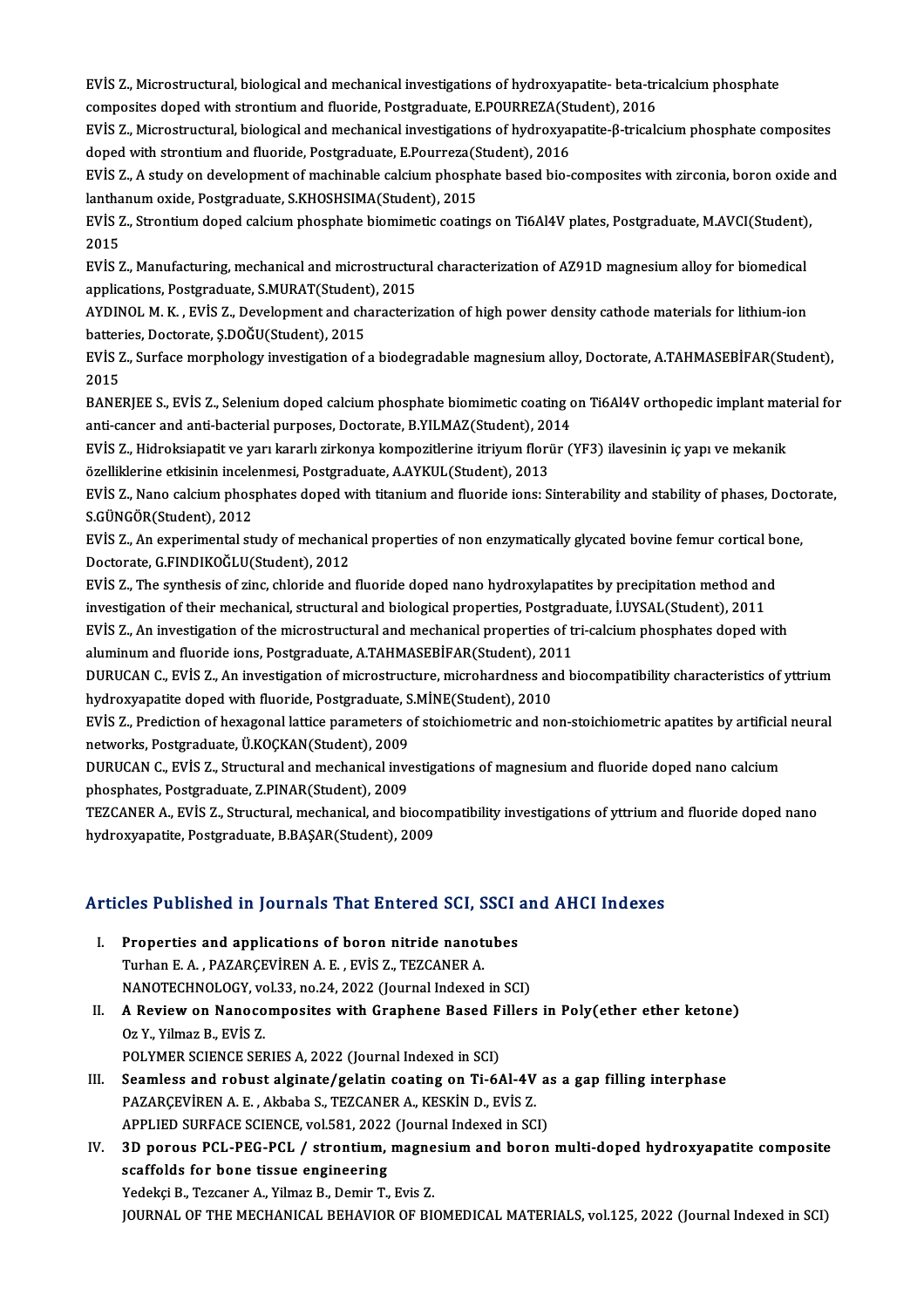|        | Effects of the doping concentration of boron on physicochemical, mechanical, and biological                          |
|--------|----------------------------------------------------------------------------------------------------------------------|
| V.     | properties of hydroxyapatite                                                                                         |
|        | Jodati H., TEZCANER A., Alshemary A. Z., Şahin V., EVİS Z.                                                           |
|        | Ceramics International, 2022 (Journal Indexed in SCI Expanded)                                                       |
| VI.    | In vitro and in vivo properties of graphene-incorporated scaffolds for bone defect repair                            |
|        | Jodati H., Yilmaz B., Evis Z.                                                                                        |
|        | Ceramics International, vol.47, pp.29535-29549, 2021 (Journal Indexed in SCI)                                        |
| VII.   | Effects of biomimetic synthesis route and sintering temperature on physicochemical,                                  |
|        | microstructural, and mechanical properties of hydroxyapatite                                                         |
|        | Kaya Y., Jodati H., Evis Z.                                                                                          |
|        | Journal of the Australian Ceramic Society, vol.57, no.4, pp.1117-1129, 2021 (Journal Indexed in SCI)                 |
| VIII.  | Zn-doped hydroxyapatite in biomedical applications                                                                   |
|        | Uysal I., Yilmaz B., EVİS Z.                                                                                         |
|        | JOURNAL OF THE AUSTRALIAN CERAMIC SOCIETY, vol.57, no.3, pp.869-897, 2021 (Journal Indexed in SCI)                   |
| IX.    | Biomechanical Evaluation of an Injectable Alginate / Dicalcium Phosphate Cement Composites for                       |
|        | <b>Bone Tissue Engineering</b>                                                                                       |
|        | Alshemary A.Z., Bilgin S., Işık G., Motameni A., TEZCANER A., EVİS Z.                                                |
|        | Journal of the Mechanical Behavior of Biomedical Materials, vol.118, 2021 (Journal Indexed in SCI)                   |
| Х.     | A review of synthesis methods, properties and use of monetite cements as filler for bone defects                     |
|        | Motameni A., Alshemary A.Z., EVIS Z.                                                                                 |
|        | CERAMICS INTERNATIONAL, vol.47, no.10, pp.13245-13256, 2021 (Journal Indexed in SCI)                                 |
| XI.    | Radiosensitization induced by zinc-doped hydroxyapatite nanoparticles in breast cancer cells                         |
|        | Yedekçi F.Y., Gedik E., Evis Z., Dogan L., Özyiğit G., Gurkaynak M.                                                  |
|        | INTERNATIONAL JOURNAL OF APPLIED CERAMIC TECHNOLOGY, vol.18, no.3, pp.563-572, 2021 (Journal Indexed                 |
|        | in SCI)                                                                                                              |
| XII.   | Boron-doped Biphasic Hydroxyapatite/beta-Tricalcium Phosphate for Bone Tissue Engineering                            |
|        | PAZARÇEVİREN A. E., TEZCANER A., KESKİN D., Kolukisa S. T., Surdem S., EVİS Z.                                       |
|        | BIOLOGICAL TRACE ELEMENT RESEARCH, vol.199, no.3, pp.968-980, 2021 (Journal Indexed in SCI)                          |
| XIII.  | Additive manufacturing of biodegradable magnesium implants and scaffolds: Review of the recent                       |
|        | advances and research trends                                                                                         |
|        | Sezer N., EVIS Z., Koc M.                                                                                            |
|        | JOURNAL OF MAGNESIUM AND ALLOYS, vol.9, no.2, pp.392-415, 2021 (Journal Indexed in SCI)                              |
| XIV.   | Multifunctional natural polymer-based metallic implant surface modifications                                         |
|        | Pazarçeviren A.E., Tezcaner A., Evis Z.                                                                              |
|        | BIOINTERPHASES, vol.16, no.2, 2021 (Journal Indexed in SCI)                                                          |
| XV.    | Synthesis and sintering of B, Sr, Mg multi-doped hydroxyapatites: Structural, mechanical and                         |
|        | biological characterization                                                                                          |
|        | YEDEKÇİ B., TEZCANER A., Alshemary A.Z., Yilmaz B., DEMİR T., EVİS Z.                                                |
|        | JOURNAL OF THE MECHANICAL BEHAVIOR OF BIOMEDICAL MATERIALS, vol.115, 2021 (Journal Indexed in SCI)                   |
| XVI.   | Lanthanum doped dicalcium phosphate bone cements for potential use as filler for bone defects                        |
|        | Motameni A., Alshemary A. Z., DALGIC A. D., KESKİN D., EVİS Z.                                                       |
|        | MATERIALS TODAY COMMUNICATIONS, vol.26, 2021 (Journal Indexed in SCI)                                                |
| XVII.  | Synthesis and characterization of magnesium-lanthanum dual doped bioactive glasses                                   |
|        | Jodati H., Guner B., Evis Z., Keskin D., Tezcaner A.                                                                 |
|        | CERAMICS INTERNATIONAL, vol.46, pp.10503-10511, 2020 (Journal Indexed in SCI)                                        |
| XVIII. | Effects of surface pretreatments and coating period on hydroxyapatite coating of Ti6Al4V alloy                       |
|        | HACIOĞLU T., EVİS Z., TEZCANER A., AYDINOL M. K.                                                                     |
|        | JOURNAL OF THE AUSTRALIAN CERAMIC SOCIETY, vol.56, no.2, pp.545-557, 2020 (Journal Indexed in SCI)                   |
| XIX.   | Historical development of simulated body fluids used in biomedical applications: A review                            |
|        | Yilmaz B., PAZARÇEVİREN A. E., TEZCANER A., EVİS Z.<br>MICROCHEMICAL JOURNAL, vol.155, 2020 (Journal Indexed in SCI) |
|        |                                                                                                                      |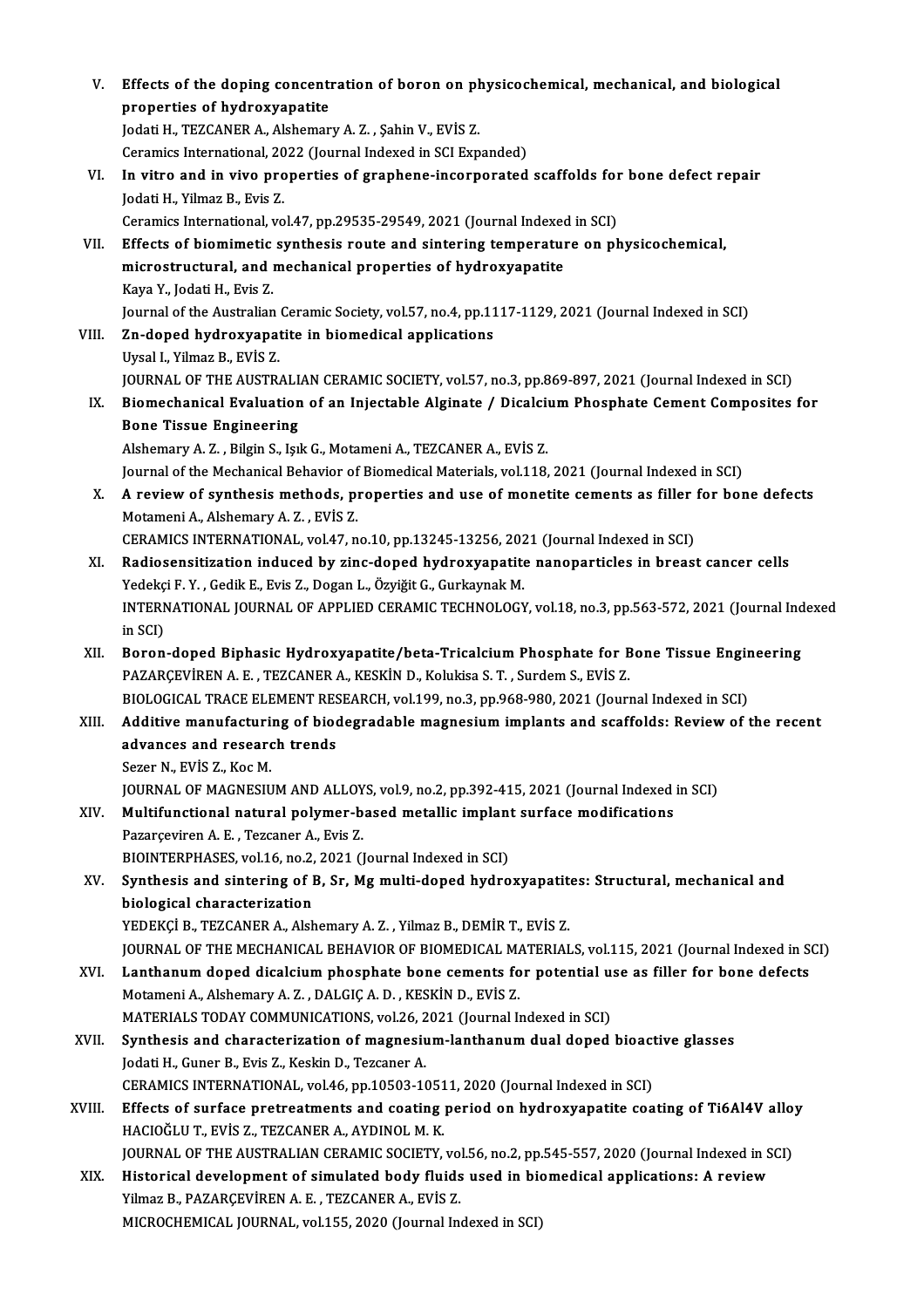| XX.          | Porous clinoptilolite-nano biphasic calcium phosphate scaffolds loaded with human dental pulp stem            |
|--------------|---------------------------------------------------------------------------------------------------------------|
|              | cells for load bearing orthopedic applications                                                                |
|              | Alshemary A.Z. G., Pazarçeviren A.E., Keskin D., Tezcaner A., Hussain R., Evis Z.                             |
|              | BIOMEDICAL MATERIALS, vol.14, 2019 (Journal Indexed in SCI)                                                   |
| XXI.         | Resorbable PCEC/gelatin-bismuth doped bioglass-graphene oxide bilayer membranes for guided                    |
|              | bone regeneration                                                                                             |
|              | Pazarçeviren A. E., Evis Z., Keskin D., Tezcaner A.                                                           |
|              | BIOMEDICAL MATERIALS, vol.14, 2019 (Journal Indexed in SCI)                                                   |
| XXII.        | Co-doped hydroxyapatites as potential materials for biomedical applications                                   |
|              | YILMAZ B., ALSHEMARY A. Z. G., EVIS Z.                                                                        |
|              | MICROCHEMICAL JOURNAL, vol.144, pp.443-453, 2019 (Journal Indexed in SCI)                                     |
| XXIII.       | In vitro performance of a nanobiocomposite scaffold containing boron-modified bioactive glass                 |
|              | nanoparticles for dentin regeneration                                                                         |
|              | Rad R. M., Pazarceviren E., Akguen E. E., Evis Z., Keskin D., Sahin S., Tezcaner A.                           |
|              | JOURNAL OF BIOMATERIALS APPLICATIONS, vol.33, pp.834-853, 2019 (Journal Indexed in SCI)                       |
| XXIV.        | Investigation of surface structure and biocompatibility of chitosan-coated zirconia and alumina               |
|              | dental abutments                                                                                              |
|              | Kalyoncuoglu U. T., Yilmaz B., Koc S. G., EVİS Z., ARPACI P. U., Kansu G.                                     |
|              | CLINICAL IMPLANT DENTISTRY AND RELATED RESEARCH, vol.20, no.6, pp.1022-1029, 2018 (Journal Indexed in<br>SCI) |
| XXV.         | Structural and biological assessment of boron doped bioactive glass nanoparticles for dental tissue           |
|              | applications                                                                                                  |
|              | Rad R. M., Alshemary A. Z. G., Evis Z., Keskin D., Altunbas K., Tezcaner A.                                   |
|              | CERAMICS INTERNATIONAL, vol.44, pp.9854-9864, 2018 (Journal Indexed in SCI)                                   |
| XXVI.        | Silicate-doped nano-hydroxyapatite/graphene oxide composite reinforced fibrous scaffolds for bone             |
|              | tissue engineering                                                                                            |
|              | DALGIC A. D., ALSHEMARY A. Z. G., TEZCANER A., KESKIN D., EVIS Z.                                             |
|              | JOURNAL OF BIOMATERIALS APPLICATIONS, vol.32, no.10, pp.1392-1405, 2018 (Journal Indexed in SCI)              |
| <b>XXVII</b> | Side-Effects of Convulsive Seizures and Anti-Seizure Therapy on Bone in a Rat Model of Epilepsy               |
|              | Ustaoglu S. G., EVIS Z., ILBAY G., Boskey A. L., Severcan F.                                                  |
|              | APPLIED SPECTROSCOPY, vol.72, no.5, pp.689-705, 2018 (Journal Indexed in SCI)                                 |
| XXVIII.      | Physico-chemical and biological properties of hydroxyapatite extracted from chicken beaks                     |
|              | ALSHEMARY A. Z. G., AKRAM M., TAHA A., TEZCANER A., EVIS Z., HUSSAIN R.                                       |
|              | MATERIALS LETTERS, vol.215, pp.169-172, 2018 (Journal Indexed in SCI)                                         |
| XXIX.        | Investigation of bismuth doped bioglass/graphene oxide nanocomposites for bone tissue                         |
|              | engineering<br>PAZARÇEVİREN A. E., TAHMASEBİFAR A., TEZCANER A., KESKİN D., EVİS Z.                           |
|              | CERAMICS INTERNATIONAL, vol.44, no.4, pp.3791-3799, 2018 (Journal Indexed in SCI)                             |
| XXX.         | Review of magnesium-based biomaterials and their applications                                                 |
|              | Sezer N., EVİS Z., Kayhan S. M., Tahmasebifar A., Koc M.                                                      |
|              | JOURNAL OF MAGNESIUM AND ALLOYS, vol.6, no.1, pp.23-43, 2018 (Journal Indexed in SCI)                         |
| XXXI.        | Fe3+/Se042- dual doped nano hydroxyapatite: A novel material for biomedical applications                      |
|              | ALSHEMARY A. Z. G., PAZARÇEVİREN A. E., TEZCANER A., EVİS Z.                                                  |
|              | JOURNAL OF BIOMEDICAL MATERIALS RESEARCH PART B-APPLIED BIOMATERIALS, vol.106, no.1, pp.340-352,              |
|              | 2018 (Journal Indexed in SCI)                                                                                 |
| XXXII.       | Impact of B203 and La203 addition on structural, mechanical and biological properties of                      |
|              | hydroxyapatite                                                                                                |
|              | KHOSHSİMA S., ALSHEMARY A.Z. G., TEZCANER A., SURDEM S., EVİS Z.                                              |
|              | PROCESSING AND APPLICATION OF CERAMICS, vol.12, no.2, pp.143-152, 2018 (Journal Indexed in SCI)               |
| XXXIII.      | Strontium doped hydroxyapatite biomimetic coatings on Ti6Al4V plates                                          |
|              | AVCI M., YILMAZ B., TEZCANER A., EVIS Z.                                                                      |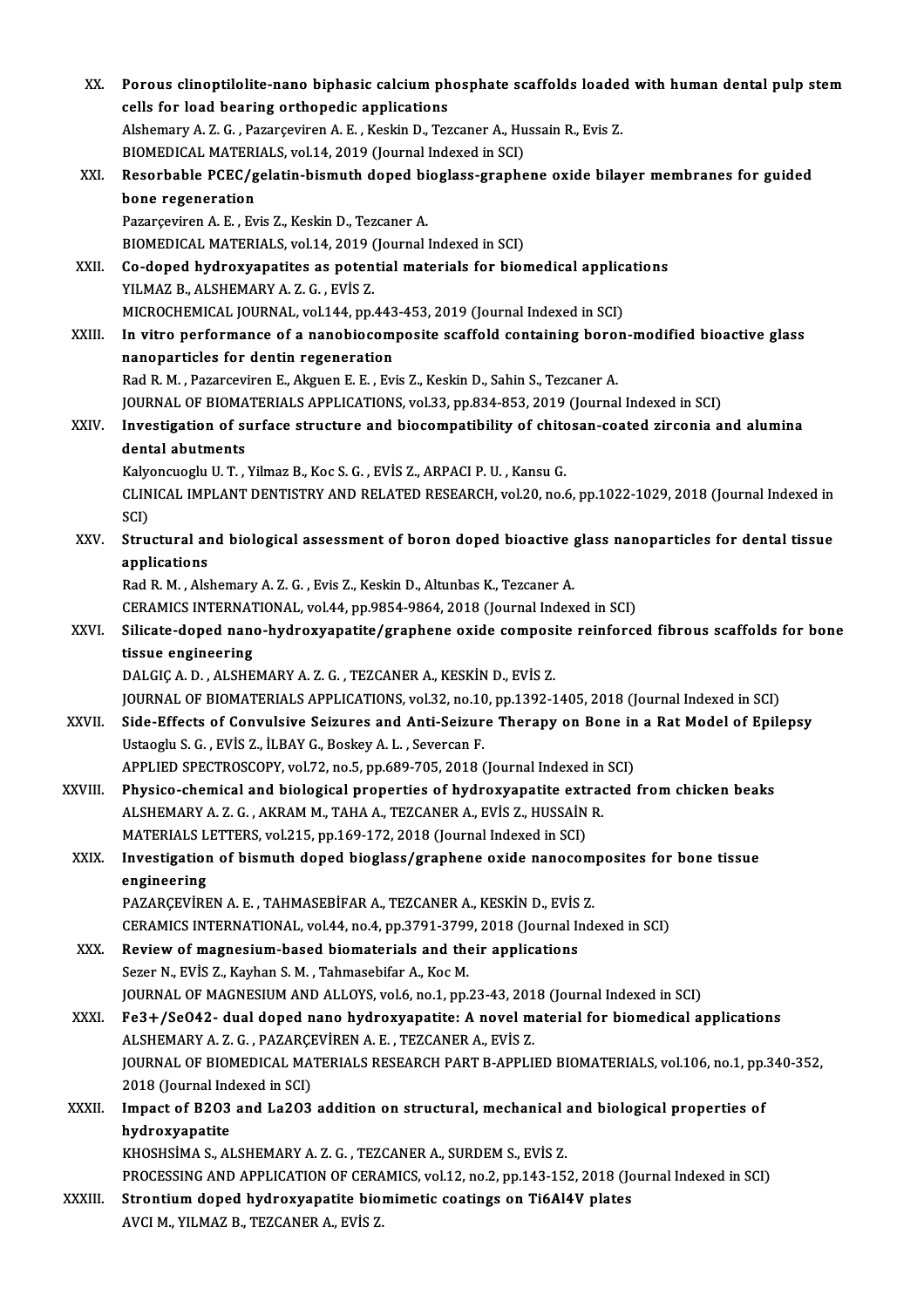|               | CERAMICS INTERNATIONAL, vol.43, no.12, pp.9431-9436, 2017 (Journal Indexed in SCI)                                                                                      |
|---------------|-------------------------------------------------------------------------------------------------------------------------------------------------------------------------|
| <b>XXXIV</b>  | Mechanical, electrochemical and biocompatibility evaluation of AZ91D magnesium alloy as a<br>biomaterial                                                                |
|               | Tahmasebifar A., KAYHAN S. M., EVİS Z., TEZCANER A., Cinici H., Koc M.                                                                                                  |
|               | JOURNAL OF ALLOYS AND COMPOUNDS, vol.687, pp.906-919, 2016 (Journal Indexed in SCI)                                                                                     |
| XXXV.         | Early Alterations in Bone Characteristics of Type I Diabetic Rat Femur: A Fourier Transform                                                                             |
|               | Infrared (FT-IR) Imaging Study                                                                                                                                          |
|               | Bozkurt O., BİLGİN M. D., EVİS Z., Pleshko N., Severcan F.                                                                                                              |
|               | APPLIED SPECTROSCOPY, vol.70, no.12, pp.2005-2015, 2016 (Journal Indexed in SCI)                                                                                        |
| <b>XXXVI</b>  | Application of Electric Resistance Heating Method on Titanium Hot Forming at Industrial Scale<br>Ozturk F., Ece R. E., Polat N., Koksal A., EVİS Z., Sheikh-Ahmad J. Y. |
|               | ARABIAN JOURNAL FOR SCIENCE AND ENGINEERING, vol.41, no.11, pp.4441-4448, 2016 (Journal Indexed in SCI)                                                                 |
| <b>XXXVII</b> | Surface Characterization and Biocompatibility of Selenium-Doped Hydroxyapatite Coating on<br><b>Titanium Alloy</b>                                                      |
|               | Yilmaz B., EVİS Z., TEZCANER A., BANERJEE S.                                                                                                                            |
|               | INTERNATIONAL JOURNAL OF APPLIED CERAMIC TECHNOLOGY, vol.13, no.6, pp.1059-1068, 2016 (Journal<br>Indexed in SCI)                                                       |
| XXXVIII.      | Structural, mechanical and biological properties of hydroxyapatite-zirconia-lanthanum oxide<br>composites                                                               |
|               | Khoshsima S., Yilmaz B., TEZCANER A., EVİS Z.                                                                                                                           |
|               | CERAMICS INTERNATIONAL, vol.42, no.14, pp.15773-15779, 2016 (Journal Indexed in SCI)                                                                                    |
| <b>XXXIX</b>  | Thermal history and microstructure during friction stir welding of Al-Mg alloy                                                                                          |
|               | Sheikh-Ahmad J. Y., Ozturk F., Jarrar F., EVIS Z.                                                                                                                       |
|               | INTERNATIONAL JOURNAL OF ADVANCED MANUFACTURING TECHNOLOGY, vol.86, pp.1071-1081, 2016 (Journal                                                                         |
|               | Indexed in SCI)                                                                                                                                                         |
| XL.           | Experimental and numerical investigations for mechanical and microstructural characterization of                                                                        |
|               | micro-manufactured AZ91D magnesium alloy disks for biomedical applications                                                                                              |
|               | Kayhan S. M., TAHMASEBİFAR A., KOÇ M., Usta Y., TEZCANER A., EVİS Z.                                                                                                    |
|               | MATERIALS & DESIGN, vol.93, pp.397-408, 2016 (Journal Indexed in SCI)                                                                                                   |
| XLI.          | Mesoporous strontium doped nano sized sulphate hydroxyapatite as a novel biomaterial for bone<br>tissue applications                                                    |
|               | Alshemary A.Z., PAZARÇEVİREN A.E., TEZCANER A., EVİS Z.                                                                                                                 |
|               | RSC ADVANCES, vol.6, no.72, pp.68058-68071, 2016 (Journal Indexed in SCI)                                                                                               |
| XLII.         | Surface Characterization and Biocompatibility of SeleniumDoped Hydroxyapatite Coating on                                                                                |
|               | <b>Titanium Alloy</b>                                                                                                                                                   |
|               | YILMAZ B., TEZCANER A., EVIS Z., BANERJEE S.                                                                                                                            |
|               | Ceramics International, 2016 (Journal Indexed in SCI)                                                                                                                   |
| XLIII.        | A direct role of collagen glycation in bone fracture<br>Poundarik A. A., Wu P., Evis Z., Sroga G. E., Ural A., Rubin M., Vashishth D.                                   |
|               | JOURNAL OF THE MECHANICAL BEHAVIOR OF BIOMEDICAL MATERIALS, vol.52, pp.120-130, 2015 (Journal                                                                           |
|               | Indexed in SCI)                                                                                                                                                         |
| XLIV.         | EVALUATION OF THE CHITOSAN-COATING EFFECTIVENESS ON A DENTAL TITANIUM ALLOY IN                                                                                          |
|               | TERMS OF MICROBIAL AND FIBROBLASTIC ATTACHMENT AND THE EFFECT OF AGING                                                                                                  |
|               | Kalyoncuoglu U. T., Yilmaz B., Gungor S., EVİS Z., UYAR P., AKCA G., Kansu G.                                                                                           |
|               | MATERIALI IN TEHNOLOGIJE, vol.49, no.6, pp.925-931, 2015 (Journal Indexed in SCI)                                                                                       |
| XLV.          | Effect of calcium fluoride on mechanical behavior and sinterability of nano-hydroxyapatite and                                                                          |
|               | titania composites                                                                                                                                                      |
|               | KUTBAY I., Yilmaz B., EVİS Z., USTA M.                                                                                                                                  |
|               | CERAMICS INTERNATIONAL, vol.40, no.9, pp.14817-14826, 2014 (Journal Indexed in SCI)                                                                                     |
| XLVI.         | Co-doping of hydroxyapatite with zinc and fluoride improves mechanical and biological properties                                                                        |
|               | of hydroxyapatite                                                                                                                                                       |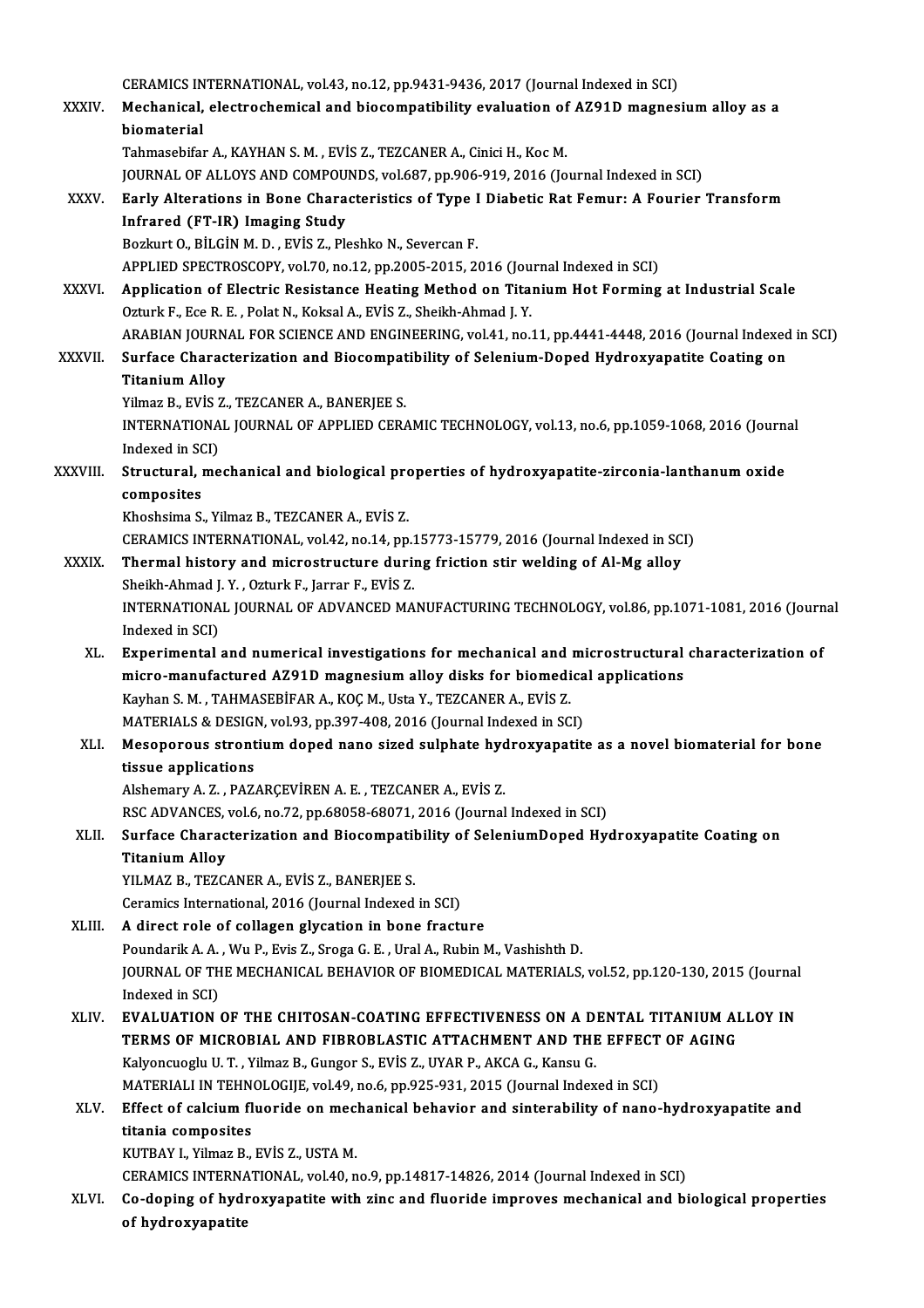Uysal I., Severcan F., TEZCANER A., EVİS Z. Uysal I., Severcan F., TEZCANER A., EVİS Z.<br>PROGRESS IN NATURAL SCIENCE-MATERIALS INTERNATIONAL, vol.24, no.4, pp.340-349, 2014 (Journal Indexed<br>in SCD Uysal I<br>PROGR<br>in SCI)<br>Paman PROGRESS IN NATURAL SCIENCE-MATERIALS INTERNATIONAL, vol.24, no.4, pp.340-349, 2014 (Journal Indexe<br>in SCI)<br>XLVII. Raman Spectroscopy Investigation of Nano Hydroxyapatite Doped with Yttrium and Fluoride Ions<br>Vilman B. Evis in SCI)<br><mark>Raman Spectro</mark>:<br>Yilmaz B., EVİS Z.<br>spectposcopy i Raman Spectroscopy Investigation of Nano Hydroxyapatite Doped with<br>SPECTROSCOPY LETTERS, vol.47, no.1, pp.24-29, 2014 (Journal Indexed in SCI)<br>ARTIEICIAL NEURAL NETWORK RREDICTION OF HEYACONAL LATTICE Yilmaz B., EVİS Z.<br>SPECTROSCOPY LETTERS, vol.47, no.1, pp.24-29, 2014 (Journal Indexed in SCI)<br>XLVIII. ARTIFICIAL-NEURAL-NETWORK PREDICTION OF HEXAGONAL LATTICE PARAMETERS FOR NON-<br>STOICHIOMETRIC ARATITES SPECTROSCOPY LETTERS, vol.47, no.1, pp.24-29, 2014 (Journal Indexed in SCI)<br>ARTIFICIAL-NEURAL-NETWORK PREDICTION OF HEXAGONAL LATTICI<br>STOICHIOMETRIC APATITES<br>Kockan U., Ozturk F., EVİS Z. ARTIFICIAL-NEURAL-NET<br>STOICHIOMETRIC APATIT<br>Kockan U., Ozturk F., EVİS Z.<br>MATERIALLIN TEHNOLOCU STOICHIOMETRIC APATITES<br>Kockan U., Ozturk F., EVİS Z.<br>MATERIALI IN TEHNOLOGIJE, vol.48, no.1, pp.73-79, 2014 (Journal Indexed in SCI)<br>Silver and flueride daned bydroxyanatites: Investigation by misrestrustu: Kockan U., Ozturk F., EVİS Z.<br>MATERIALI IN TEHNOLOGIJE, vol.48, no.1, pp.73-79, 2014 (Journal Indexed in SCI)<br>XLIX. Silver and fluoride doped hydroxyapatites: Investigation by microstructure, mechanical and<br>antibacterial p MATERIALI IN TEHNOLOGI<br>Silver and fluoride dope<br>antibacterial properties<br>Turker Madrile A.O., EVIS Silver and fluoride doped<br>antibacterial properties<br>Turkoz M., Atilla A. O. , EVİS Z.<br>CERAMICS INTERNATIONAL antibacterial properties<br>Turkoz M., Atilla A. O. , EVİS Z.<br>CERAMICS INTERNATIONAL, vol.39, no.8, pp.8925-8931, 2013 (Journal Indexed in SCI)<br>Effect of YE2, on the nhase stability and sinterability of bydnowyanatite Bartis Turkoz M., Atilla A. O. , EVİS Z.<br>CERAMICS INTERNATIONAL, vol.39, no.8, pp.8925-8931, 2013 (Journal Indexed in SCI)<br>L. Effect of YF3 on the phase stability and sinterability of hydroxyapatite-Partially stabilized zirconia **CERAMICS IN<br>Effect of YF<br>composites** Effect of YF3 on the phase stabil<br>composites<br>Aykul A., KUTBAY I., EVİS Z., USTA M.<br>CERAMICS INTERNATIONAL, vol 30 . composites<br>Aykul A., KUTBAY I., EVİS Z., USTA M.<br>CERAMICS INTERNATIONAL, vol.39, no.7, pp.7869-7877, 2013 (Journal Indexed in SCI)<br>Shanastoriration by Fourier transform infraned anestrossony of bydnowspat Aykul A., KUTBAY I., EVİS Z., USTA M.<br>CERAMICS INTERNATIONAL, vol.39, no.7, pp.7869-7877, 2013 (Journal Indexed in SCI)<br>LI. Characterization by Fourier transform infrared spectroscopy of hydroxyapatite co-doped with zi **CERAMICS INT**<br>Characterizat<br>and fluoride<br>Uveal L Sevens Characterization by Foul<br>and fluoride<br>Uysal I., Severcan F., EVİS Z.<br>CERAMICS INTERNATIONAL and fluoride<br>Uysal I., Severcan F., EVİS Z.<br>CERAMICS INTERNATIONAL, vol.39, no.7, pp.7727-7733, 2013 (Journal Indexed in SCI) Uysal I., Severcan F., EVİS Z.<br>CERAMICS INTERNATIONAL, vol.39, no.7, pp.7727-7733, 2013 (Journal Indexed in SCI)<br>LII. Mechanical and microstructural evaluations of hot formed titanium sheets by electrical resistance<br>he **CERAMICS INTERN<br>Mechanical and<br>heating process**<br>Orturk E. Eco B. E Mechanical and microstructural evaluations of h<br>heating process<br>Ozturk F., Ece R. E. , Polat N., Koksal A., EVİS Z., Polat A.<br>MATERIALS SCIENCE AND ENCINEERING A STRUCTUE heating process<br>Ozturk F., Ece R. E. , Polat N., Koksal A., EVİS Z., Polat A.<br>MATERIALS SCIENCE AND ENGINEERING A-STRUCTURAL MATERIALS PROPERTIES MICROSTRUCTURE AND<br>PROCESSINC, vel 578, pp.207,214, 2012 (Jaurnal Indoved in Ozturk F., Ece R. E. , Polat N., Koksal A., EVİS Z., Polat A.<br>MATERIALS SCIENCE AND ENGINEERING A-STRUCTURAL MATER<br>PROCESSING, vol.578, pp.207-214, 2013 (Journal Indexed in SCI)<br>Structural and mochanisal sharastaristics of MATERIALS SCIENCE AND ENGINEERING A-STRUCTURAL MATERIALS PROPERTIES MICROSTRUCTURE AND<br>PROCESSING, vol.578, pp.207-214, 2013 (Journal Indexed in SCI)<br>LIII. Structural and mechanical characteristics of hydroxyapatite and tr PROCESSING, vol.578, pp.207-214, 2013 (Journal Indexed in SCI)<br>Structural and mechanical characteristics of hydroxyapati<br>Al3+ and F- ions<br>Tahmasebifar A., EVIS Z. Structural and mechanical characteristics of hydroxyapatite and tri-calcium phosphates doped with JOURNAL OF CERAMIC PROCESSING RESEARCH, vol.14, no.4, pp.549-556, 2013 (Journal Indexed in SCI) Tahmasebifar A., EVİS Z.<br>JOURNAL OF CERAMIC PROCESSING RESEARCH, vol.14, no.4, pp.549-556, 2013 (Journal Indexed in SCI)<br>LIV. Structural and mechanical characteristics of nanohydroxyapatite doped with zinc and chloride<br>Urg **JOURNAL OF CERAMIC PROM**<br>**Structural and mechanic:**<br>Uysal I., Severcan F., EVİS Z.<br>ADVANCES IN APPLIED CEL Structural and mechanical characteristics of nanohydroxyapatite doped with zinc<br>Uysal I., Severcan F., EVİS Z.<br>ADVANCES IN APPLIED CERAMICS, vol.112, no.3, pp.149-157, 2013 (Journal Indexed in SCI)<br>Y. nov. investigation of Uysal I., Severcan F., EVİS Z.<br>ADVANCES IN APPLIED CERAMICS, vol.112, no.3, pp.149-157, 2013 (Journal LV.<br>LV. X-ray investigation of sintered cadmium doped hydroxyapatites ADVANCES IN APPLIED CERAMICS, vol<br>X-ray investigation of sintered cad<br>EVİS Z., Yilmaz B., USTA M., AKTUĞ S. L.<br>CERAMICS INTERNATIONAL .vol 30, no LV. X-ray investigation of sintered cadmium doped hydroxyapatites<br>EVIS Z., Yilmaz B., USTA M., AKTUĞ S. L.<br>CERAMICS INTERNATIONAL, vol.39, no.3, pp.2359-2363, 2013 (Journal Indexed in SCI) EVİS Z., Yilmaz B., USTA M., AKTUĞ S. L.<br>CERAMICS INTERNATIONAL, vol.39, no.3, pp.2359-2363, 2<br>LVI. Nanosize hydroxyapatite: doping with various ions<br>EVIS 7. Webster T. I **CERAMICS INTERNA<br>Nanosize hydroxy:<br>EVİS Z., Webster T. J.<br>ADVANCES IN APPLI** EVIS Z., Webster T. J.<br>ADVANCES IN APPLIED CERAMICS, vol.110, no.5, pp.311-320, 2011 (Journal Indexed in SCI) EVIS Z., Webster T. J.<br>ADVANCES IN APPLIED CERAMICS, vol.110, no.5, pp.311-320, 2011 (Journal Indexed in SCI)<br>LVII. Synthesis, phase transitions and cellular biocompatibility of nanophase alumina-hydroxyapatite<br>composites ADVANCES II<br>Synthesis, p<br>composites<br>PASAR R. TE Synthesis, phase transitions and cellul<br>composites<br>BAŞAR B., TEZCANER A., KESKİN D., EVİS Z.<br>ADVANCES IN APRLIED CERAMICS .vol.110 composites<br>BAŞAR B., TEZCANER A., KESKİN D., EVİS Z.<br>ADVANCES IN APPLIED CERAMICS, vol.110, no.4, pp.238-243, 2011 (Journal Indexed in SCI)<br>Artificial nouvel network investigation of bordness and freetune toughness of byd. BAŞAR B., TEZCANER A., KESKİN D., EVİS Z.<br>ADVANCES IN APPLIED CERAMICS, vol.110, no.4, pp.238-243, 2011 (Journal Indexed in SCI)<br>LVIII. Artificial neural network investigation of hardness and fracture toughness of hydr ADVANCES IN APPLIE<br>Artificial neural net<br>EVIS Z., Arcaklioglu E.<br>CERAMICS INTERNAT Artificial neural network investigation of hardness and fracture toughness of<br>EVİS Z., Arcaklioglu E.<br>CERAMICS INTERNATIONAL, vol.37, no.4, pp.1147-1152, 2011 (Journal Indexed in SCI)<br>Synthesis and misrestrustural share st EVİS Z., Arcaklioglu E.<br>CERAMICS INTERNATIONAL, vol.37, no.4, pp.1147-1152, 2011 (Journal Indexed in SCI)<br>LIX. Synthesis and microstructural characterization of nano-size calcium phosphates with different<br> **CERAMICS INTE**<br>Synthesis and<br>stoichiometry<br>Fraun C. EVIS 7 Synthesis and microstructural charac<br>stoichiometry<br>Ergun C., EVİS Z., Webster T. J. , Sahin F. C.<br>CERAMICS INTERNATIONAL, val 37, no 3 stoichiometry<br>Ergun C., EVİS Z., Webster T. J. , Sahin F. C.<br>CERAMICS INTERNATIONAL, vol.37, no.3, pp.971-977, 2011 (Journal Indexed in SCI)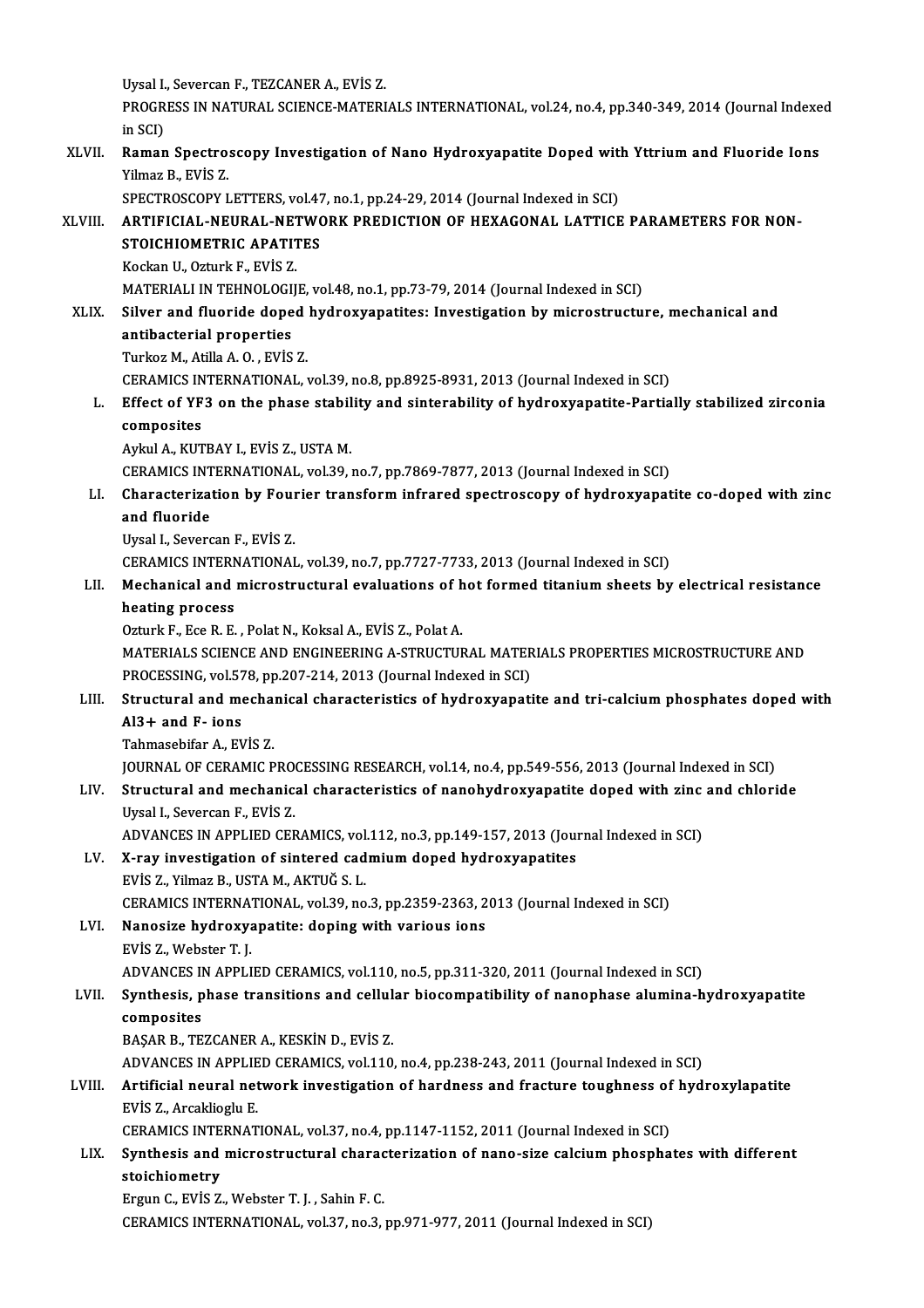| LX.          | Microstructure, microhardness, and biocompatibility characteristics of yttrium hydroxyapatite          |
|--------------|--------------------------------------------------------------------------------------------------------|
|              | doped with fluoride                                                                                    |
|              | Toker S. M., TEZCANER A., EVIS Z.                                                                      |
|              | JOURNAL OF BIOMEDICAL MATERIALS RESEARCH PART B-APPLIED BIOMATERIALS, no.2, pp.207-217, 2011           |
|              | (Journal Indexed in SCI)                                                                               |
| LXI.         | Structural and mechanical investigations of magnesium and fluoride doped nanosize calcium              |
|              | phosphates                                                                                             |
|              | EVIS Z, Sun Z P                                                                                        |
|              | JOURNAL OF CERAMIC PROCESSING RESEARCH, vol.11, no.6, pp.701-715, 2010 (Journal Indexed in SCI)        |
| LXII.        | Diametral strength testing of hydroxyapatites doped with yttrium and fluoride                          |
|              | EVİS Z, Basar B, Sun Z P.                                                                              |
|              | ADVANCES IN APPLIED CERAMICS, vol.109, no.7, pp.383-388, 2010 (Journal Indexed in SCI)                 |
| LXIII.       | Microstructural, mechanical, and osteocompatibility properties of Mg2+/F--doped nanophase              |
|              | hydroxyapatite                                                                                         |
|              | Sun Z. P., Ercan B., EVIS Z., Webster T. J.                                                            |
|              | JOURNAL OF BIOMEDICAL MATERIALS RESEARCH PART A, no.3, pp.806-815, 2010 (Journal Indexed in SCI)       |
| LXIV.        | Prediction of hexagonal lattice parameters of various apatites by artificial neural networks           |
|              | Kockan U, EVIS Z.                                                                                      |
|              | JOURNAL OF APPLIED CRYSTALLOGRAPHY, vol.43, pp.769-779, 2010 (Journal Indexed in SCI)                  |
| LXV.         | Improvements in microstructural, mechanical, and biocompatibility properties of nano-sized             |
|              | hydroxyapatites doped with yttrium and fluoride                                                        |
|              | BAŞAR B., TEZCANER A., KESKİN D., EVİS Z.                                                              |
|              | CERAMICS INTERNATIONAL, vol.36, no.5, pp.1633-1643, 2010 (Journal Indexed in SCI)                      |
| LXVI.        | Microstructural investigation of Cu2+ doped nanohydroxyapatites                                        |
|              | EVIS <sub>Z</sub>                                                                                      |
|              | MATERIALS SCIENCE AND TECHNOLOGY, vol.26, no.5, pp.630-632, 2010 (Journal Indexed in SCI)              |
| LXVII.       | Structural investigation of nanohydroxyapatite doped with Y3+ and F- ions                              |
|              | Basar B, EVIS Z                                                                                        |
|              | MATERIALS SCIENCE AND TECHNOLOGY, vol.25, no.6, pp.794-798, 2009 (Journal Indexed in SCI)              |
| LXVIII.      | Improvement in sinterability and phase stability of hydroxyapatite and partially stabilized zirconia   |
|              | composites                                                                                             |
|              | EVİS Z., USTA M., KUTBAY I.                                                                            |
|              | JOURNAL OF THE EUROPEAN CERAMIC SOCIETY, vol.29, no.4, pp.621-628, 2009 (Journal Indexed in SCI)       |
| LXIX.        | Effect of AlF3, CaF2 and MgF2 on hot-pressed hydroxyapatite-nanophase alpha-alumina composites         |
|              | EVIS Z., Doremus R. H.                                                                                 |
|              | MATERIALS RESEARCH BULLETIN, vol.43, no.10, pp.2643-2651, 2008 (Journal Indexed in SCI)                |
| LXX.         | Hydroxyapatite and zirconia composites: Effect of MgO and MgF2 on the stability of phases and          |
|              | sinterability                                                                                          |
|              | EVİS Z., USTA M., KUTBAY I.                                                                            |
|              | MATERIALS CHEMISTRY AND PHYSICS, vol.110, no.1, pp.68-75, 2008 (Journal Indexed in SCI)                |
| <b>LXXI</b>  | Investigation of tensile strength of hydroxyapatite with various porosities by diametral strength test |
|              | EVIS Z., Ozturk F.                                                                                     |
|              | MATERIALS SCIENCE AND TECHNOLOGY, vol.24, no.4, pp.474-478, 2008 (Journal Indexed in SCI)              |
| <b>LXXII</b> | Analysis of tempering treatment on material properties of DIN 41Cr4 and DIN 42CrMo4 steels             |
|              | Bayrak M., Ozturk F., Demirezen M., Evis Z.                                                            |
|              | JOURNAL OF MATERIALS ENGINEERING AND PERFORMANCE, vol.16, no.5, pp.597-600, 2007 (Journal Indexed in   |
|              | SCI)                                                                                                   |
| LXXIII.      | Effect of YF3 on hot-pressed hydroxyapatite and monoclinic zirconia composites                         |
|              | Evis Z., Doremus R. H.                                                                                 |
|              | MATERIALS CHEMISTRY AND PHYSICS, vol.105, no.1, pp.76-79, 2007 (Journal Indexed in SCI)                |
| LXXIV.       | Effect of MgF2 on hot pressed hydroxylapatite and monoclinic zirconia composites                       |
|              |                                                                                                        |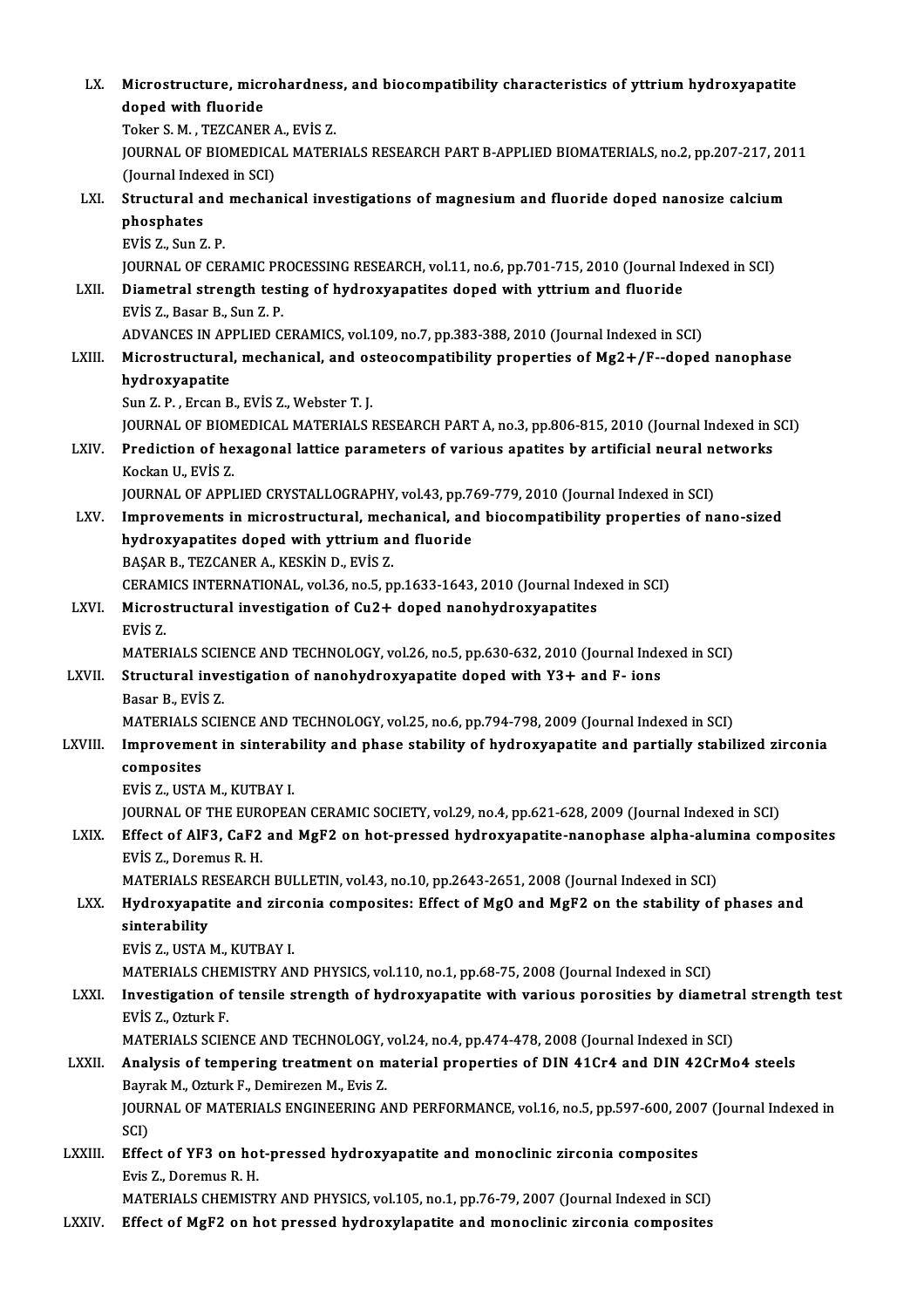|               | Evis Z., Doremus R. H.                                                                                 |
|---------------|--------------------------------------------------------------------------------------------------------|
|               | JOURNAL OF MATERIALS SCIENCE, vol.42, no.11, pp.3739-3744, 2007 (Journal Indexed in SCI)               |
| LXXV.         | Hot-pressed hydroxylapatite/monoclinic zirconia composites with improved mechanical properties         |
|               | Evis Z., Doremus R. H.                                                                                 |
|               | JOURNAL OF MATERIALS SCIENCE, vol.42, no.7, pp.2426-2431, 2007 (Journal Indexed in SCI)                |
| <b>LXXVI</b>  | A study of phase stability and mechanical properties of hydroxylapatite-nanosize alpha-alumina         |
|               | composites                                                                                             |
|               | Evis Z., Doremus R. H.                                                                                 |
|               | MATERIALS SCIENCE & ENGINEERING C-BIOMIMETIC AND SUPRAMOLECULAR SYSTEMS, vol.27, no.3, pp.421-425,     |
|               | 2007 (Journal Indexed in SCI)                                                                          |
| <b>LXXVII</b> | Reactions in hydroxylapatite-zirconia composites                                                       |
|               | Evis Z                                                                                                 |
|               | CERAMICS INTERNATIONAL, vol.33, no.6, pp.987-991, 2007 (Journal Indexed in SCI)                        |
| LXXVIII.      | Effect of ZrF4 on hot-pressed hydroxyapatite/monoclinic zirconia composites                            |
|               | Evis Z., Doremus R. H.                                                                                 |
|               | SCRIPTA MATERIALIA, vol.56, no.1, pp.53-56, 2007 (Journal Indexed in SCI)                              |
| <b>LXXIX</b>  | Al3+ doped nano-hydroxyapatites and their sintering characteristics                                    |
|               | Evis Z                                                                                                 |
|               | JOURNAL OF THE CERAMIC SOCIETY OF JAPAN, vol.114, no.1335, pp.1001-1004, 2006 (Journal Indexed in SCI) |
| <b>LXXX</b>   | Increased osteoblast adhesion on nanograined hydroxyapatite and partially stabilized zirconia          |
|               | composites                                                                                             |
|               | Evis Z., Sato M., Webster T. J.                                                                        |
|               | JOURNAL OF BIOMEDICAL MATERIALS RESEARCH PART A, no.3, pp.500-507, 2006 (Journal Indexed in SCI)       |
| <b>LXXXI</b>  | Coatings of hydroxyapatite - nanosize alpha alumina composites on Ti-6Al-4V                            |
|               | Evis Z., Doremus R.                                                                                    |
|               | MATERIALS LETTERS, vol 59, pp.3824-3827, 2005 (Journal Indexed in SCI)                                 |
| <b>LXXXII</b> | Hydroxylapatite-zirconia composites: Thermal stability of phases and sinterability as related to the   |
|               | CaO-ZrO(2)phase diagram                                                                                |
|               | Evis Z., Ergun C., Doremus R.                                                                          |
|               | JOURNAL OF MATERIALS SCIENCE, vol.40, no.5, pp.1127-1134, 2005 (Journal Indexed in SCI)                |

### Articles Published in Other Journals

rticles Published in Other Journals<br>I. Bioprinting: A review of processes, materials and applications<br>Wilmas B. Al Bashid A. May V.A., EVIS 7, Kas M Yilmaz B., Al Rashid A., Mou Y. A., EVİS Z., Koç M. Bioprinting: A review of processes, materials and applicati<br>Yilmaz B., Al Rashid A., Mou Y. A. , EVİS Z., Koç M.<br>Bioprinting, vol.23, 2021 (Refereed Journals of Other Institutions)<br>Fffect of starage time on tear strength o Bioprinting, vol.23, 2021 (Refereed Journals of Other Institutions)

## II. Effect of storage time on tear strength of extended-pour irreversible hydrocolloid impression materials Effect of storage time on<br>materials<br>ŞAHİN V., JODATI H., EVİS Z.<br>Sülayman Damiral Üniversit

Süleyman Demirel Üniversitesi Sağlık Bilimleri Dergisi, vol.9, no.3, pp.26-30, 2018 (Other Refereed National Journals) ŞAHİN V.,<br>Süleyman<br>Journals)<br>Strontiur Süleyman Demirel Üniversitesi Sağlık Bilimleri Dergisi, vol.9, no.3, pp.26-30, 2018 (Other Refereed Natio<br>Journals)<br>III. Strontium and fluorine co-doped biphasic calcium phosphate: characterization and in vitro<br>autogermati

Journals)<br>Strontium and fluorine co-<br>cytocompatibility analysis<br>Bourrege E. ALSHEMARY A.Z Strontium and fluorine co-doped biphasic calcium phosphate: chara<br>cytocompatibility analysis<br>Pourreza E., ALSHEMARY A. Z. G. , Yilmaz B., Rad R. M. , TEZCANER A., EVİS Z.<br>PIOMEDICAL PUVSICS & ENCINEERING EVPRESS .vol.2, no

cytocompatibility analysis<br>Pourreza E., ALSHEMARY A. Z. G. , Yilmaz B., Rad R. M. , TEZCANER A., EVİS Z.<br>BIOMEDICAL PHYSICS & ENGINEERING EXPRESS, vol.3, no.4, 2017 (Journal Indexed in ESCI)<br>Poron substituted biogeramics A Pourreza E., ALSHEMARY A. Z. G., Yilmaz B., Ra<br>BIOMEDICAL PHYSICS & ENGINEERING EXPRE<br>IV. Boron substituted bioceramics A review<br>VILMAZ B. EVIS Z

- BIOMEDICAL PHYS<br>**Boron substitute**<br>YILMAZ B., EVİS Z.<br>Por Dergisi , Jeurn IV. Boron substituted bioceramics A review<br>
YILMAZ B., EVIS Z.<br>
Bor Dergisi - Journal of Boron, 2016 (Other Refereed National Journals)
- YILMAZ B., EVİS Z.<br>Bor Dergisi Journal of Boron, 2016 (Other Refereed National Journals)<br>V. Microhardness evaluation of non enzymatically glycated bovine femur cortical bone<br>FINDIKOČLU.C. EVİS 7 Bor Dergisi - Journal of<br><mark>Microhardness evalu</mark><br>FINDIKOĞLU G., EVİS Z.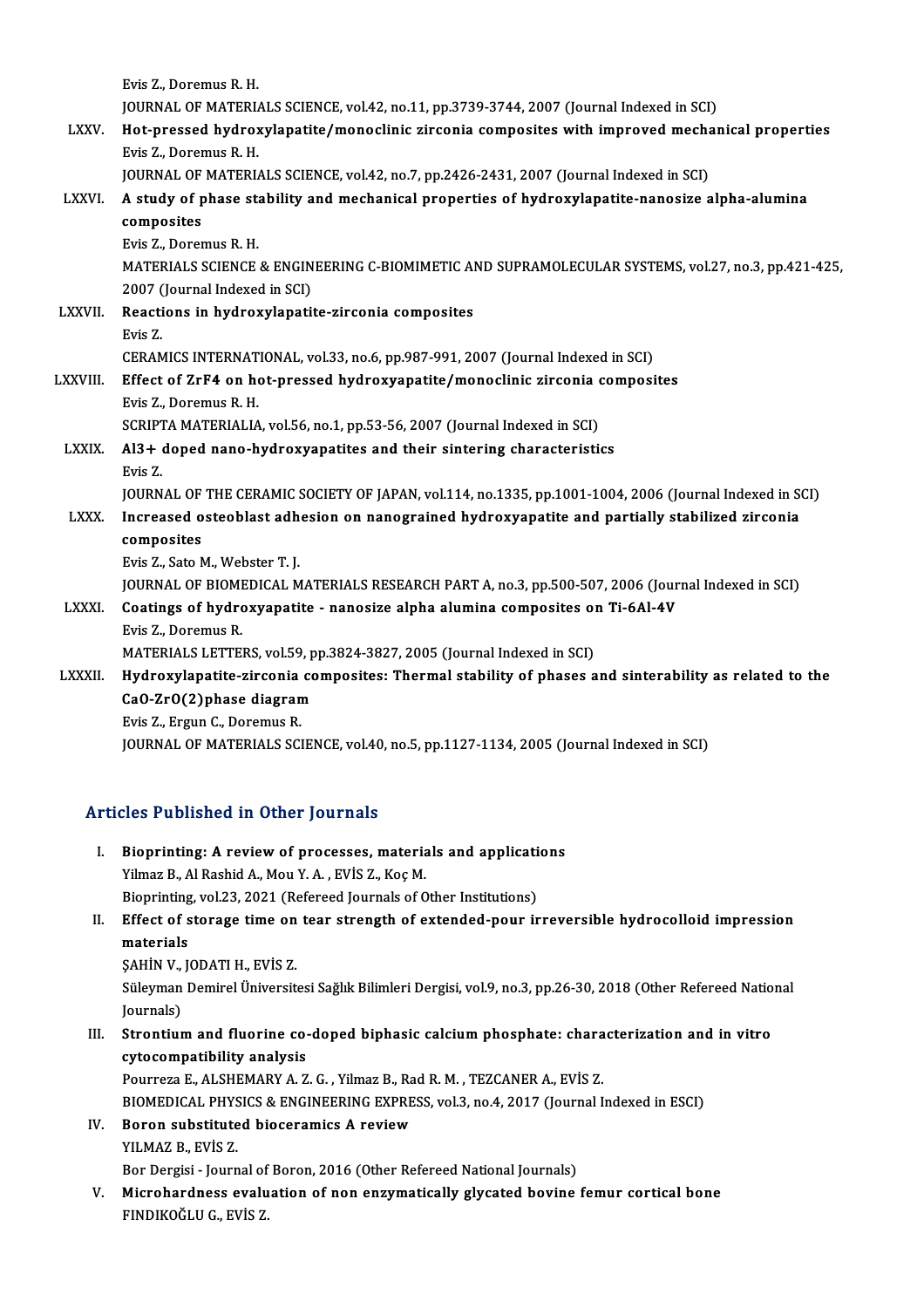Journal of Musculoskeletal Research, 2015 (Refereed Journals of Other Institutions)

## Refereed Congress / Symposium Publications in Proceedings

- efereed Congress / Symposium Publications in Proceedings<br>I. Boron Doped Hydroxyapatite/Tricalcium Phosphate for Bone Tissue Engineering Applications<br>Pagareoviron A.E., Koskin D. Taganer A. Tansov Kolulasa S. Evis 7 Pazarçeviren A.E., Keskin D., Tezcaner A., Topsoy Kolukısa S., Evis Z.<br>Pazarçeviren A.E., Keskin D., Tezcaner A., Topsoy Kolukısa S., Evis Z.<br>24th International Biomedical Science and Technology Symposium In Boron Doped Hydroxyapatite/Tricalcium Phosphate for Bone Tissue Engineering Applications<br>Pazarçeviren A. E. , Keskin D., Tezcaner A., Topsoy Kolukısa S., Evis Z.<br>24th International Biomedical Science and Technology Symposi Pazarçeviren A. E. , Keskin D., Tezcaner A., Topsoy Kolukısa S., Evis Z.<br>24th International Biomedical Science and Technology Symposium, İzmir, Turkey, 17 - 2<br>II. Bor ve Stronsiyum Eş-Katkılı Hidroksiapatitlerin Sentezi ve 24th International Biomedical Science and Technology Symposium, İzmir, Turl<br>Bor ve Stronsiyum Eş-Katkılı Hidroksiapatitlerin Sentezi veMikroyap<br>YEDEKÇİ B., TEZCANER A., YILMAZ B., DEMİR T., ALSHEMARY A. Z. G. , EVİS Z.<br>Per Bor ve Stronsiyum Eş-Katkılı Hidroksiapatitlerin Sentezi veMikroyapı Ar<br>YEDEKÇİ B., TEZCANER A., YILMAZ B., DEMİR T., ALSHEMARY A. Z. G. , EVİS Z.<br>Boron 2019 Uluslararası Bor Sempozyumu, Nevşehir, Turkey, 17 - 19 April 201 YEDEKÇİ B., TEZCANER A., YILMAZ B., DEMİR T., ALSHEMARY A. Z. G. , EVİS Z.<br>Boron 2019 Uluslararası Bor Sempozyumu, Nevşehir, Turkey, 17 - 19 April 2019<br>III. Periodontal Doku Mühendisliği için Bor ile Modifiye Edilmiş B Boron 2019 Uluslararası I<br>Periodontal Doku Mühe<br>Kompozit Membranlar.<br>Meanesi Bod B. Atila D. H Periodontal Doku Mühendisliği için Bor ile Modifiy<br>Kompozit Membranlar.<br>Moonesi Rad R., Atila D. H. , Evis Z., Keskin D., Tezcaner A.<br>22. Biyomedikal Bilim ve Teknoloji (BIOMED2019 TP) Ser Kompozit Membranlar.<br>Moonesi Rad R., Atila D. H. , Evis Z., Keskin D., Tezcaner A.<br>23. Biyomedikal Bilim ve Teknoloji (BIOMED2018-TR) Sempozyumu, İstanbul, Turkey, 15 - 16 December 2018,<br>pp.100 Moonesi Rad R., Atila D. H., Evis Z., Keskin D., Tezcaner A. 23. Biyomedikal Bilim ve Teknoloji (BIOMED2018-TR) Sempozyumu, İstanbul, Turkey, 15 - 16 December :<br>pp.100<br>IV. Cift Katmanlı PCEC/Jelatin-Bizmut-Grafen Oksit Membranları ile Güdümlü Kemik Yenilenmesi pp.100<br>Çift Katmanlı PCEC/Jelatin-Bizmut-Grafen O<br>Pazarçeviren A. E. , Evis Z., Keskin D., Tezcaner A.<br>22. Biyamedikal Bilim ve Talmalaji Samnamuwu Çift Katmanlı PCEC/Jelatin-Bizmut-Grafen Oksit Membranları ile Güdümlü Kemik Yeniler<br>Pazarçeviren A. E. , Evis Z., Keskin D., Tezcaner A.<br>23. Biyomedikal Bilim ve Teknoloji Sempozyumu, İstanbul, Turkey, 15 - 16 December 20 Pazarçeviren A. E. , Evis Z., Keskin D., Tezcaner A.<br>23. Biyomedikal Bilim ve Teknoloji Sempozyumu, İstanbul, Turkey, 15 - 16 December 2<br>19. Sol-Jel Tekniğiyle Üretilen Akermanit Biyoseramiğinin Mikroyapı İncelemesi<br>19. Al 23. Biyomedikal Bilim ve Teknoloji Sempoz<br>Sol-Jel Tekniğiyle Üretilen Akermanit<br>Altınordu G., Evis Z., Tezcaner A., Keskin D.<br>22. Biyomedikal Bilim ve Teknoloji (BIOME 23. Biyomedikal Bilim ve Teknoloji (BIOMED2018-TR) Sempozyumu, İstanbul, Turkey, 15 - 16 December 2018, pp.61 Altınordu G., Evis Z., Tezcaner A., Keskin D. 23. Biyomedikal Bilim ve Teknoloji (BIOMED2018-TR) Sempozyumu, İstanbul, Turkey, 15 - 16 December 2018,<br>pp.61<br>VI. Mechanical properties of poylmer/bioceramics based 3D porous scaffolds in hard tissue engineering<br>rvis 7 pp.61<br>Mecha<br>EVİS Z.<br><sup>1st Inte</sup> Mechanical properties of poylmer/bioceramics based 3D porous scaffolds in hard tissue engineer<br>EVIS Z.<br>1st International Conference on Advances in Mechanical and Mechatronics Engineering, Ankara, Turkey, 8 - 09<br>Navambar 20 EVİS Z.<br>1st International<br>November 2018<br>Crapbene evide 1st International Conference on Advances in Mechanical and Mechatronics Engineering, Ankara, Turkey,<br>November 2018<br>VII. Graphene oxide / brushite cement: promising composites for load bearing bone substitutes<br>ALSUEMARY A.Z November 2018<br>VII. Graphene oxide / brushite cement: promising composites for load bearing bone substitutes<br>ALSHEMARY A. Z. G. , EVİS Z. Graphene oxide / brushite cement: promising composites for load bearing bone substitutes<br>ALSHEMARY A. Z. G. , EVİS Z.<br>2nd International Conference on Materials Science and Research, Frankfurt, Germany, 26 - 27 September 20 ALSHEMARY A. Z. G. , EVİS Z.<br>2nd International Conference on Materials Science and Research, Frankfurt, Germany, 26 - 27 September 2018<br>2011. Evaluation of boron modified bioactive glass nanoparticles incorporated nano 2nd International Conference on 1<br>Evaluation of boron modified<br>for dentin tissue engineering.<br>Tersanan A. Moonen Pod P. Koek Evaluation of boron modified bioactive glass nai<br>for dentin tissue engineering.<br>Tezcaner A., Moonesı Rad R., Keskin D., Şahin S., Evis Z.<br>20th Annual Congress of the European Sesisty for Bior for dentin tissue engineering.<br>Tezcaner A., Moonesı Rad R., Keskin D., Şahin S., Evis Z.<br>29th Annual Congress of the European Society for Biomaterials, Maastricht, Netherlands, 9 - 13 September 2018, Tezcane<br>29th An<br>pp.362<br>Cranhe 29th Annual Congress of the European Society for Biomaterials, Maastricht, Netherlands, 9 - 13 September 2018,<br>IX. Graphene Oxide Incorporated Silicate Doped Nano-hydroxyapatite Novel Composite for Bone Tissue<br>Engineering pp.362<br>Graphene Ox<br>Engineering<br>Dalgy A.D. A Graphene Oxide Incorporated Silicate Doped Nano-hyd<br>Engineering<br>Dalgıç A. D. , Alshemary A. Z. G. , Tezcaner A., Keskin D., Evis Z.<br>4. International Society for Piemedical Polymers and Polymeri Engineering<br>Dalgıç A. D. , Alshemary A. Z. G. , Tezcaner A., Keskin D., Evis Z.<br>4. International Society for Biomedical Polymers and Polymeric Biomaterials (ISBPPB) conference, Praha, Czech<br>Ropublis 4., 05 June 2018, pp.11 Dalgıç A. D. , Alshemary A. Z. G. , Te:<br>4. International Society for Biomed:<br>Republic, 4 - 05 June 2018, pp.116<br>Petential annisations of polym 4. International Society for Biomedical Polymers and Polymeric Biomaterials (ISBPPB) conference, Prah<br>Republic, 4 - 05 June 2018, pp.116<br>X. Potential applications of polymer/nanocrystalline hydroxyapatite based scaffolds i Republic, 4 - 05 June 2018, pp.116<br>Potential applications of polym<br>engineering: effect of porosity<br>Fivis 7 Potent<br>engine<br>EVİS Z.<br>1st Inte engineering: effect of porosity<br>EVİS Z.<br>1st International Conference of Advanced Materials and Manufacturing Technologies, safranbolu, Turkey, 25 - 27 EVIS Z<br>1st Internation<br>October 2017<br>Enhancomoni 1st International Conference of Advanced Materials and Manufacturing Technologies, safranbolu, Turkey, 25 - 27<br>October 2017<br>XI. Enhancement of mechanical properties of co-doped hydroxyapatite coatings on pre-treated Ti6Al4 October 2017<br>XI. Enhancement of mechanical properties of co-doped hydroxyapatite coatings on pre-treated Ti6Al4V<br>HACIOĞLU t., EVİS Z., TEZCANER A. Enhancement of mechanical properties of co-doped hydroxyapatite coatings on pre-treated Ti6Al4<br>HACIOĞLU t., EVİS Z., TEZCANER A.<br>1st International Conference of Advanced Materials and Manufacturing Technologies, Karabük, T HACIOĞLU t., E<br>1st Internation<br>October 2017<br>Chanastariusi
- 1st International Conference of Advanced Materials and Manufacturing Technologies, Karabük, Turkey<br>October 2017<br>XII. Characterization and in vitro bioactivity of multisubstituted hydroxyapatite nanopowders<br>ALSUEMARY A.Z.C. October 2017<br>XII. Characterization and in vitro bioactivity of multisubstituted hydroxyapatite nanopowders<br>ALSHEMARY A. Z. G., EVIS Z.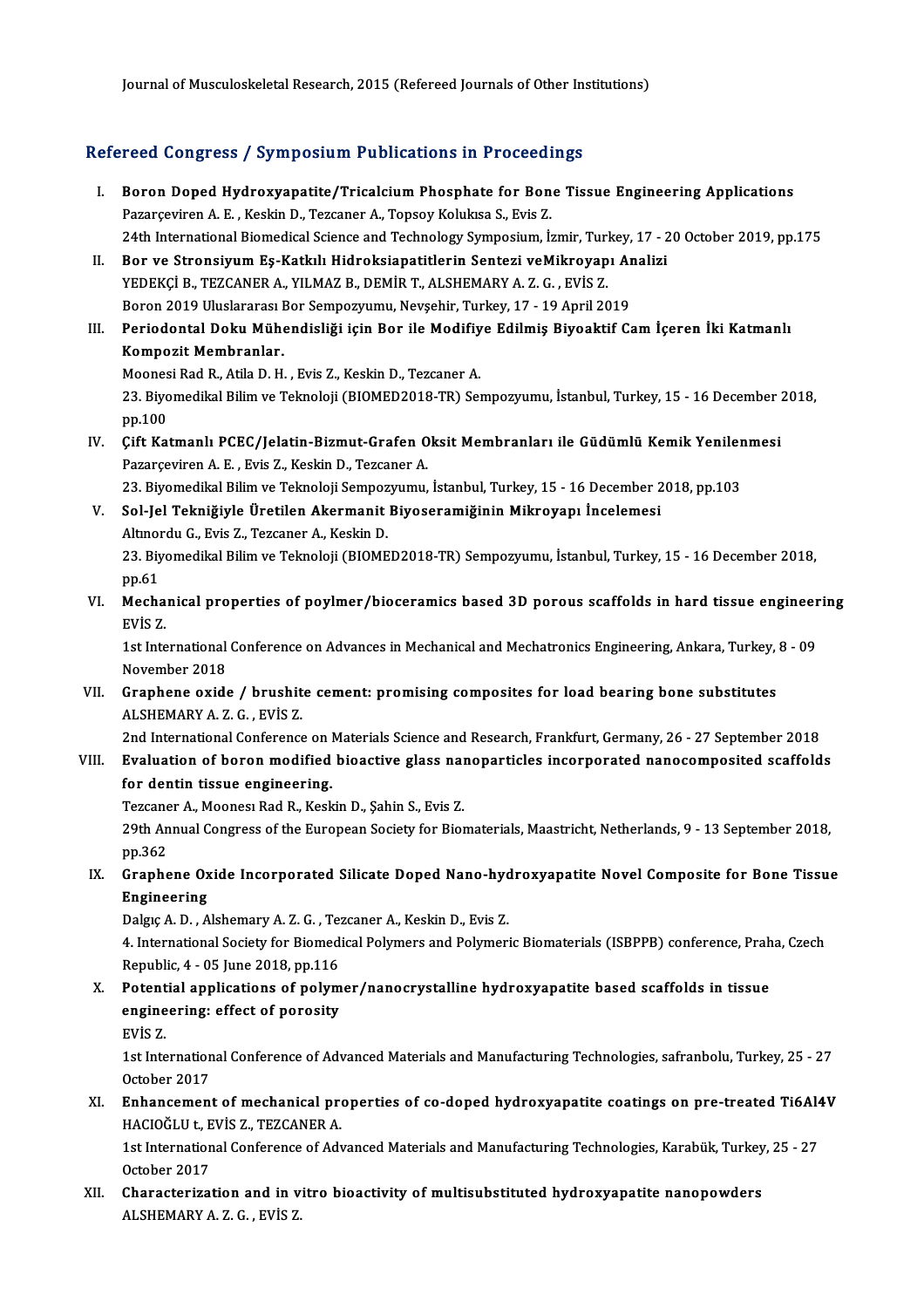1st International Conference of Advanced Materials and Manufacturing Technologies, safranbolu, Turkey, 25 - 27<br>Osteber 2017 1st Internation<br>October 2017<br>Polumar/nan

1st International Conference of Advanced Materials and Manufacturing Technologies, safranbolu, Turkey,<br>October 2017<br>XIII. Polymer/nanocrystalline hydroxyapatite based scaffolds for tissue engineering applications<br>EVIS 7 October 2017<br>XIII. Polymer/nanocrystalline hydroxyapatite based scaffolds for tissue engineering applications<br>EVIS Z. Polymer/nanocrystalline hydroxyapatite based scaffolds for tissue engineering applications<br>EVIS Z.<br>3rd International Porous Powder Materials Symposium Exhibition, kuşadası, Turkey, 12 - 15 September 2017<br>Cr3/SiO44, sedened XIV. Cr3/SiO44- codoped hydroxyapatite nanorods: fabrication andmicrostructure analysis 3rd International Porous Pov<br>Cr3/SiO44- codoped hydr<br>ALSHEMARY A. Z. G. , EVİS Z.<br>ICNNN 2017, 19th Internatio ICNNN 2017: 19th International conference on nanobiotechnology, nanodevices and nanodrugs, roma, Italy, 17 -<br>18 July 2017 ALSHEMARY A.Z. G., EVIS Z. ICNNN 2017: 19th International conference on nanobiotechnology, nanod<br>18 July 2017<br>XV. Management of disalination brine in Qatar and the GCC countries<br>5000 n EVIS 7, VOCM 18 July 2017<br>Management of disali<br>sezer n., EVİS Z., KOÇ M.<br>10th International Conf sezer n., EVİS Z., KOÇ M.<br>10th International Conference in Sustainable Energy Environmental Protection, Bled, Slovenia, 27 - 30 June 2017 sezer n., EVİS Z., KOÇ M.<br>10th International Conference in Sustainable Energy Environmental Protection, Bled, Slovenia, 27 - 30 June 201<br>12. Evaluation of cytotoxicity effect of boron modified bioactive glass nanoparticles 10th Internationa<br>Evaluation of cy<br>pulp stem cells<br>MOONESI BAD B

pulp stem cells<br>MOONESİ RAD R., ALSHEMARY A. Z. G. , KESKİN D., EVİS Z., SILA Ş., TEZCANER A. 22nd International Biomedical Science and Technology Symposium, Ankara, Turkey, 12 - 14 May 2017 MOONESI RAD R., ALSHEMARY A. Z. G. , KESKIN D., EVIS Z., SILA Ş., TEZCANER A.<br>22nd International Biomedical Science and Technology Symposium, Ankara, Turkey, 12 - 14 May 2017<br>XVII. Investigation of Osteogenic Potential of

- 22nd International Biomedical Science and Technology Symposium, A<br>Investigation of Osteogenic Potential of Silicate Hydroxyapati<br>DALGIÇ A. D. , ALSHEMARY A. Z. G. , TEZCANER A., EVİS Z., KESKİN D.<br>22st International Biomed Investigation of Osteogenic Potential of Silicate HydroxyapatiteParticles In 1<br>DALGIÇ A. D. , ALSHEMARY A. Z. G. , TEZCANER A., EVİS Z., KESKİN D.<br>22st International Biomedical Science and Technology Symposium, 12 - 14 May DALGIÇ A. D., ALSHEMARY A. Z. G., TEZCANER A., EVİS Z., KESKİN D.<br>22st International Biomedical Science and Technology Symposium, 12 - 14 May 2<br>XVIII. Microstructure Analysis of Cu2/SiO4 4- Co-doped Nanohydroxyapatite<br>ÖNCÜ
- 22st International Biomedical Science and Technology Symposium, 12 14 M<br>Microstructure Analysis of Cu2/SiO4 4- Co-doped Nanohydroxyapa<br>ÖNCÜ S., YEDEKÇİ B., ALSHEMARY A. Z. G. , TEZCANER A., KESKİN D., EVİS Z.<br>22nd Biomed Microstructure Analysis of Cu2/SiO4 4- Co-doped Nanohydroxyapatite<br>ÖNCÜ S., YEDEKÇİ B., ALSHEMARY A. Z. G. , TEZCANER A., KESKİN D., EVİS Z.<br>22nd Biomedical Science and Technology Symposium, 12 - 14 May 2017
- ÖNCÜ S., YEDEKÇİ B., ALSHEMARY A. Z. G. , TEZCANER A., KESKİN D., EVİS Z.<br>22nd Biomedical Science and Technology Symposium, 12 14 May 2017<br>XIX. Effect of Gelling Agent's Viscosity on the Tear Strength ofIrreversible **22nd Biomedical Science<br>Effect of Gelling Agen<br>Impression Materials<br>SAHIN V. JODATI H. EVI** Effect of Gelling Agent's<br>Impression Materials<br>ŞAHİN V., JODATI H., EVİS Z.<br>Society for Biomaterials 201 Impression Materials<br>SAHİN V., JODATI H., EVİS Z.<br>Society for Biomaterials 2017 Annual Meeting Exposition, Minneapolis, United States Of America, 5 - 08 April 2017

SAHİN V., JODATI H., EVİS Z.<br>Society for Biomaterials 2017 Annual Meeting Exposition, Minneapolis, United States Of America, 5 - 08 Ap<br>XX. Turkish Vision for Science Technology and Innovation Pakistan YÖK üyelerine sun Society for Biomateria<br>**Turkish Vision for<br>Hacialioglu S., EVİS Z.**<br>TURİTAK TUSSİDE 03 Turkish Vision for Science Technolo<br>Hacialioglu S., EVİS Z.<br>TUBİTAK-TUSSİDE, 03 November 2016<br>Oturum 1 Banel Daba iyi bir galasal Hacialioglu S., EVİS Z.<br>TUBİTAK-TUSSİDE, 03 November 2016<br>XXI. Oturum 1 Panel Daha iyi bir gelecek için açık bilim Açık veri açık erişim açık inovasyon Panel<br>xönetisisi Pref Dr. Zafer Evis Penelistler Pref Dr. Bülent K

- TUBİTAK-TUSSİDE, 03 November 2016<br>Oturum 1 Panel Daha iyi bir gelecek için açık bilim Açık veri açık erişim açık inovasyon Panel<br>yöneticisi Prof Dr Zafer Evis Panelistler Prof Dr Bülent Karasözen Prof Dr Yusuf Baran Dr Ars Oturum 1 Panel I<br>yöneticisi Prof D<br>Umur Aydınoğlu<br><sup>EVIS 7</sup> Umur Aydınoğlu<br>EVİS Z.
	-

5.UlusalAçıkErişimKonferansı,Turkey,27October 2016

EVİS Z.<br>5. Ulusal Açık Erişim Konferansı, Turkey, 27 October 2016<br>XXII. Effect of Topography on Corrosion Rate and Biocompatibility of a Mg Alloy as a Biomaterial<br>tabmasabifan a kayban 6 m - KOC M - EVİS Z 5. Ulusal Açık Erişim Konferansı, Turkey, 27 0<br>Effect of Topography on Corrosion Rate<br>tahmasebifar a., kayhan s. m. , KOÇ M., EVİS Z.<br>Materials Science and Technology (MS&T), 23 Effect of Topography on Corrosion Rate and Biocompatib<br>tahmasebifar a., kayhan s. m. , KOÇ M., EVİS Z.<br>Materials Science and Technology (MS&T), 23 - 27 October 2016<br>Massanorous boron modified bioastive slass seaffolds for tahmasebifar a., kayhan s. m. , KOÇ M., EVİS Z.<br>Materials Science and Technology (MS&T), 23 - 27 October 2016<br>XXIII. Macroporous boron modified bioactive glass scaffolds for hard tissue engineering<br>meenesi.red.r. alshemary

Materials Science and Technology (MS&T), 23 - 27 October 2016<br>Macroporous boron modified bioactive glass scaffolds for har<br>moonesi rad r., alshemary a., KESKİN D., EVİS Z., şahin s., TEZCANER A.<br>Hluclararesi Katılmlı 8 Hlu Macroporous boron modified bioactive glass scaffolds for hard tissue eng<br>moonesi rad r., alshemary a., KESKİN D., EVİS Z., şahin s., TEZCANER A.<br>Uluslararası Katılımlı 8. Ulusal Biyomekanik Kongresi, Turkey, 19 - 23 Octobe moonesi rad r., alshemary a., KESKİN D., EVİS Z., şahin s., TEZCANER A.<br>Uluslararası Katılımlı 8. Ulusal Biyomekanik Kongresi, Turkey, 19 - 23 October 2016<br>XXIV. Preparation of orthopedic implant by coating bismuth and car

- Uluslararası Katılımlı 8. Ulusal Biyomekanik Kongre<br>Preparation of orthopedic implant by coating<br>acid etched Tİ6AL4V via biomimetic method<br>Filis 7. TEZCANER A. elter t Preparation of orthopedic<br>acid etched Tİ6AL4V via b<br>EVİS Z., TEZCANER A., aktar t.<br>Uluslararası Katlımlı 8. Ulusal acid etched Tİ6AL4V via biomimetic method<br>EVİS Z., TEZCANER A., aktar t.<br>Uluslararası Katılımlı 8. Ulusal Biyomekanik Kongresi, Turkey, 19 - 23 October 2016 EVIS Z., TEZCANER A., aktar t.<br>Uluslararası Katılımlı 8. Ulusal Biyomekanik Kongresi, Turkey, 19 - 23 October 2016<br>XXV. Preparation of a nanobiocomposite scaffold containing boron modified bioactive glass nanoparticles<br>and
- Uluslararası Katılımlı 8. Ulusal Biyomekanik Kongresi, Turkey, 19 23 October 2016<br>Preparation of a nanobiocomposite scaffold containing boron modified bioactive glass nanopart<br>and biopolymers of cellulose acetate pullula Preparation of a na<br>and biopolymers o<br>tissue engineering<br>meenesined r. KESK and biopolymers of cellulose acetate pullulan gelatin and evaluation of its application in dentin<br>tissue engineering<br>moonesi rad r., KESKİN D., EVİS Z., erdogan e., şahin s., TEZCANER A.

International Conference on Polymer Science & Engineering, United States Of America, 22 - 24 August 2016

XXVI. Preparation of a Nanobiocomposite Scaffold Containig Boron Modified Bioactive Glass Nanoparticles and Biopolymers of Cellulose acetate Pullulan Gelatin and Evaluation of its Application in Dentin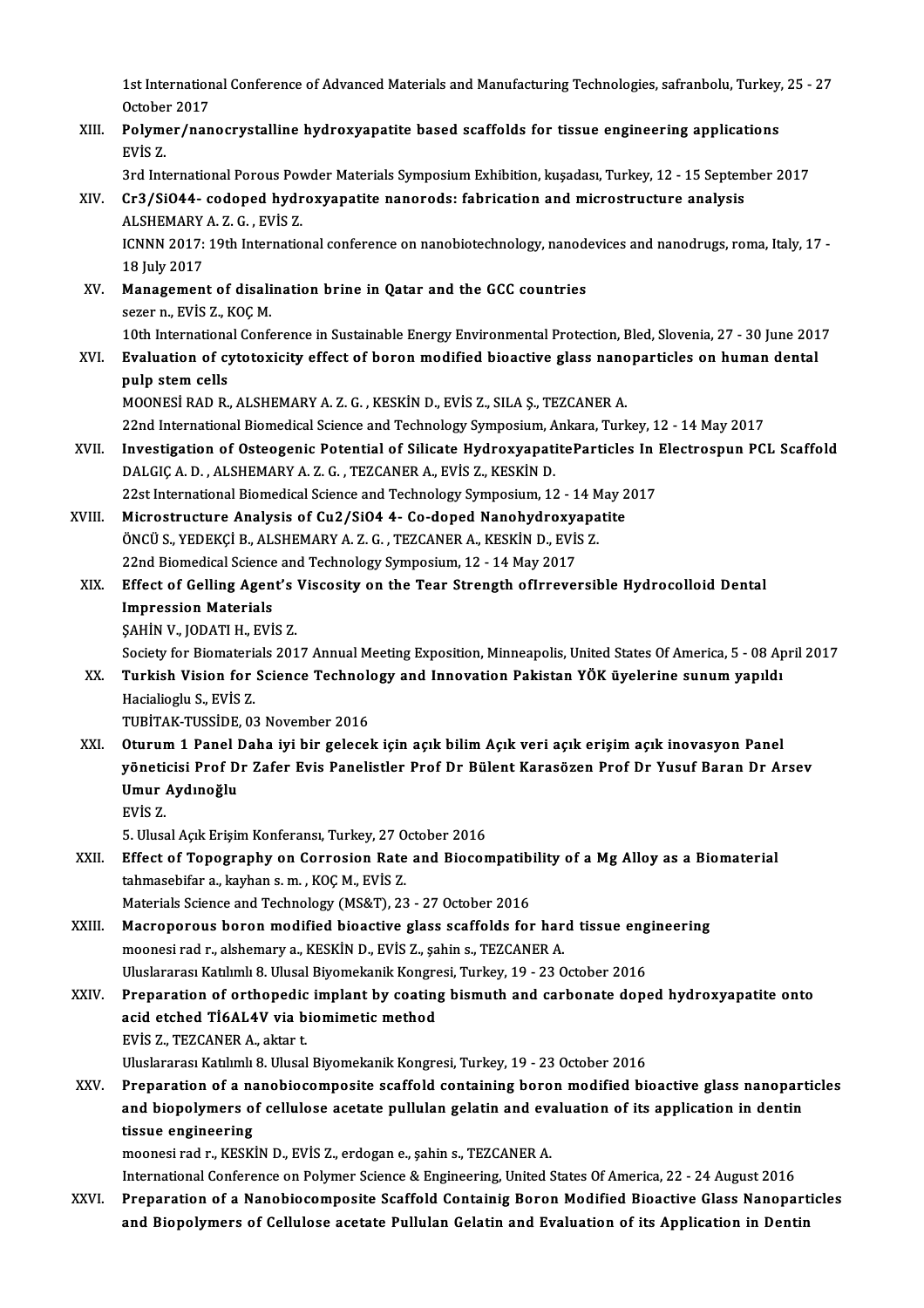|         | <b>Tissue Engineering</b>                                                                                                                        |
|---------|--------------------------------------------------------------------------------------------------------------------------------------------------|
|         | RAD MOONESİ R., KESKİN D., EVİS Z., ERDOĞAN E., ŞAHİN S., TEZCANER A.                                                                            |
|         | International Conference on Polymer Science and Engineering, 22 - 24 August 2016                                                                 |
| XXVII.  | Ulusal Akademik Ar Ge Proje Destekleri İş Sağlığı ve Güvenliği Projeleri                                                                         |
|         | EVIS Z.                                                                                                                                          |
|         | 8. İş Sağlığı ve Güvenliği Konferansı, 8 - 11 May 2016                                                                                           |
| XXVIII. | Coating of hydroxyapatite onto surface modified Ti6Al5V plates via biomimetic method and                                                         |
|         | structural analysis                                                                                                                              |
|         | AKTAR T., EVIS Z.                                                                                                                                |
|         | IX. Uluslararası Katılımlı Seramik Kongresi, Turkey, 26 - 28 November 2015                                                                       |
| XXIX.   | Strontium doped calcium phosphate biomimetic coating on Ti6Al4V plates                                                                           |
|         | AVCI M., TEZCANER A., EVIS Z.                                                                                                                    |
|         | IX. Uluslararası Katılımlı Seramik Kongresi, Turkey, 26 - 28 November 2015                                                                       |
| XXX.    | Etkili Ders Çalışıyor Muyuz<br>EVIS <sub>Z</sub>                                                                                                 |
|         |                                                                                                                                                  |
| XXXI.   | Tubitak, Bilim Genç Söyleşi, Turkey, 12 November 2015<br>Boron Modified Nano Bioactive Glass Incorporated Polymeric Microspheres for Hard Tissue |
|         | <b>Engineering</b>                                                                                                                               |
|         | MOONESİ RAD R., GÜLDİKEN M., KESKİN D., EVİS Z., ŞAHİN S., TEZCANER A.                                                                           |
|         | 21st Biomaterials Science and Technology Symposium, 22 - 24 October 2015                                                                         |
| XXXII.  | Asymmetric bi layer composite membrane containing Boron modified nano bioactive glass for                                                        |
|         | guided bone regeneration                                                                                                                         |
|         | MOONESI REZA R., ATILA D. H., KESKIN D., EVIS Z., TEZCANER A.                                                                                    |
|         | 4th International Conference and Exhibition on Materials Science and Engineering, 14 - 16 September 2015, vol.4,                                 |
|         | pp.4                                                                                                                                             |
| XXXIII. | Mechanical investigation of AZ91D magnesium alloy as a biomedical implant                                                                        |
|         | TAHMASEBİFAR A., KAYHAN S. M., EVİS Z., KOÇ M.                                                                                                   |
|         | 24th International Conference on Metallurgy and Materials (METAL 2015), 3 - 05 June 2015                                                         |
| XXXIV.  | MICROSTRUCTURAL CHARACTERISTIC OF NANO CALCIUM PHOSPHATES DOPED WITH FLUORIDE                                                                    |
|         | AND TITANIUM IONS                                                                                                                                |
|         | Gungor S, EVIS Z                                                                                                                                 |
|         | Materials Science and Technology Conference and Exhibition (MS&T), Montreal, Canada, 27 - 31 October 2013,                                       |
|         | vol 251, pp 31-43                                                                                                                                |
| XXXV.   | The side-effects of convulsive epileptic seizures and Carbamazepine therapy on bone tissues of                                                   |
|         | genetically-induced epileptic rats: An FTIR imaging and biomechanical study                                                                      |
|         | Garip S., EVIS Z., İLBAY G., Boskey A. L., Severcan F.                                                                                           |
|         | Experimental Biology Meeting 2011, Washington, Kiribati, 9 - 13 April 2011, vol.25                                                               |
| XXXVI.  | STRUCTURAL INVESTIGATION OF NANO HYDROXYAPATITES DOPED WITH Mg(2+) AND F(-) IONS                                                                 |
|         | Sun Z P, EVIS Z                                                                                                                                  |
|         | 33rd International Conference on Advanced Ceramics and Composites, Florida, United States Of America, 18 - 23<br>January 2009, vol 30, pp 25-33  |
|         |                                                                                                                                                  |

### Supported Projects

EVİS Z., JODATİ H., Project Supported by Higher Education Institutions, DİŞ HEKİMLİĞİ KULLANIMINA UYGUN TOZSUZ Bupportedi i rojects<br>EVİS Z., JODATİ H., Project Supported by Higher Education Institutions, DİŞ HEKİMLİĞİ KULLANIMINA UYGUN TOZSUZ<br>2019 EVIS Z.,<br>VE UZA<br>- 2019<br>EVIS Z VE UZATILMIŞ MODEL ELDE ETME SÜRESİNE SAHİP IRREVERSİBLE HİDROKOLLOID ÖLÇÜ MALZEMESİ ÜRETİMİ, 20<br>- 2019<br>EVİS Z., YEDEKÇİ B., Project Supported by Higher Education Institutions, KEMİK DOKU MÜHENDİSLİĞİ İÇİN PCL-PEG-<br>PCL / S

- 2019<br>EVİS Z., YEDEKÇİ B., Project Supported by Higher Education Institutions, KEMİK DOKU MÜHENDİSLİĞİ İÇİN PCL-I<br>PCL/ STRONSİYUM VE MAGNEZYUM İYONLARI İLAVE EDİLMİŞ BOR KATKILI HİDROKSİAPATİT İLE 3 BOYUTLU<br>GÖZENEKLİ KOMP EVİS Z., YEDEKÇİ B., Project Supported by Higher Edu<br>PCL/ STRONSİYUM VE MAGNEZYUM İYONLARI İLAVE<br>GÖZENEKLİ KOMPOSİT İSKELE ÜRETİMİ, 2018 - 2019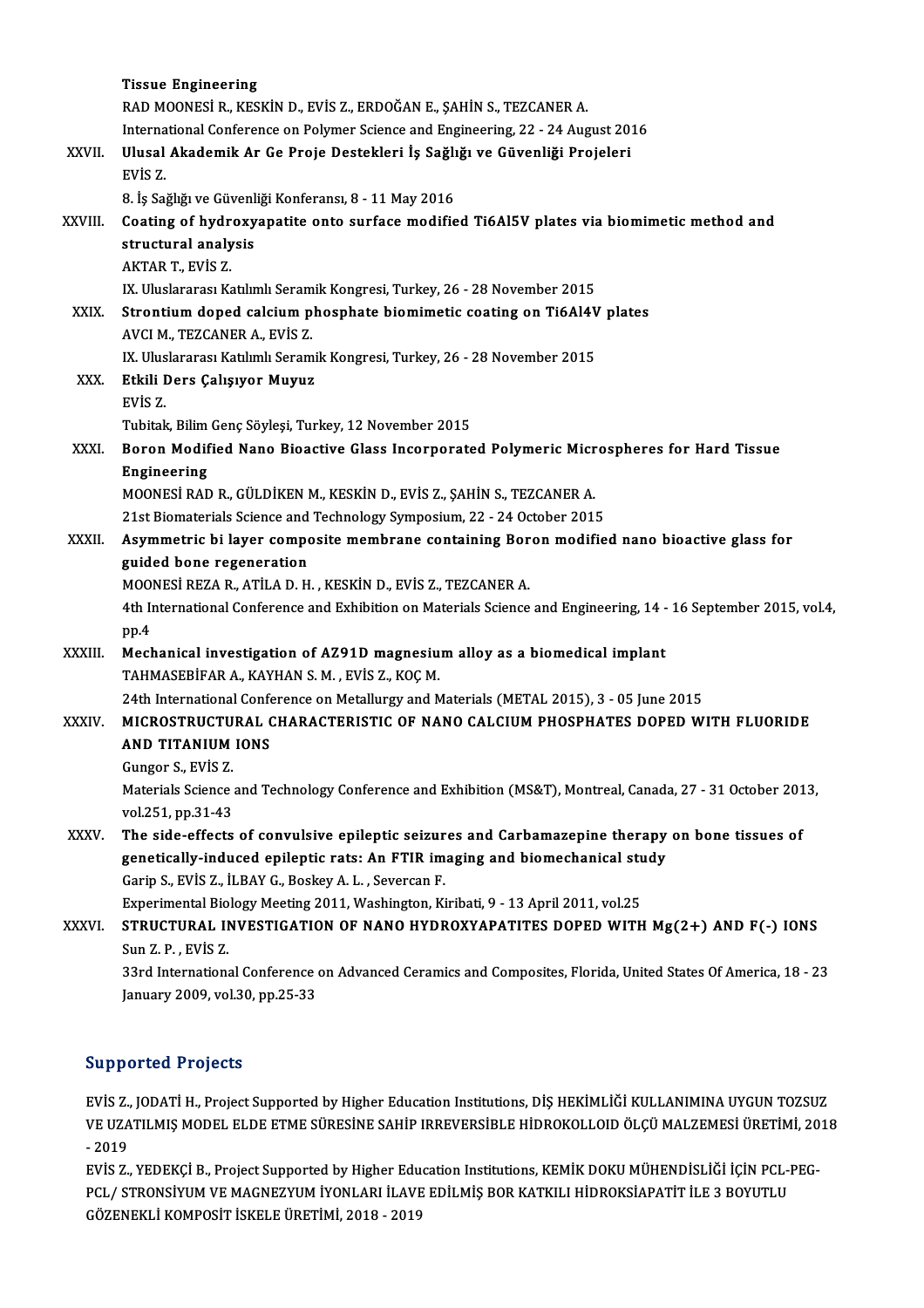Evis Z., Şahin V., TUBITAK Project, Diş hekimliği kullanımına uygun tozsuz ve uzatılmış model elde etme süresine sahip irreversible hidrokoloid ölçümalzemesiüretimi,2015 -2018 Evis Z., Şahin V., TUBITAK Project, Diş hekimliği kullanımına uygun tozsuz ve uzatılmış model elde etme si<br>irreversible hidrokolloid ölçü malzemesi üretimi, 2015 - 2018<br>EVİS Z., Project Supported by Higher Education Instit

irreversible hidrokolloid ölçü malzemesi üretimi, 2015 - 2018<br>EVİS Z., Project Supported by Higher Education Institutions, KEMİK DOKU MÜHENDİSLİĞİ İÇİN PCL-PEG-<br>PCL/STRONSİYUM VE MAGNEZYUM İYONLARI İLAVE EDİLMİŞ BOR KATKIL EVİS Z., Project Supported by Higher Education Institut<br>PCL/STRONSİYUM VE MAGNEZYUM İYONLARI İLAVE I<br>GÖZENEKLİ KOMPOSİT İSKELE ÜRETİMİ, 2017 - 2017<br>EVİS Z. Project Supported bu Higher Education Institut PCL/STRONSİYUM VE MAGNEZYUM İYONLARI İLAVE EDİLMİŞ BOR KATKILI HİDROKSİAPATİT İLE 3 BOYUTLU<br>GÖZENEKLİ KOMPOSİT İSKELE ÜRETİMİ, 2017 - 2017<br>EVİS Z., Project Supported by Higher Education Institutions, DİŞ HEKİMLİĞİ KULLANIM

GÖZENEKLİ KOMPOSİT İSKELE ÜRETİMİ, 2017 - 2017<br>EVİS Z., Project Supported by Higher Education Institutions, DİŞ HEKİMLİĞİ KULLANIMINA UYGUN TOZSUZ VE UZAY-<br>TILMIŞ MODEL ELDE ETME SÜRESİNE SAHİP IRREVERSİBLE HIDROKOLLAID ÖL EVİS Z., Project Supported by Higher Education Institutions, DİŞ HEKİMLİĞİ KULLANIMINA UYGUN TOZSUZ VE UZAY-<br>TILMIŞ MODEL ELDE ETME SÜRESİNE SAHİP IRREVERSİBLE HIDROKOLLAID ÖLÇÜ MALZEMESİ ÜRETİMİ, 2017 - 2017<br>EVİS Z., Proj TILMIŞ MODEL ELDE ETME SÜRESİNE SAHİP IRREVERSİBLE HIDROKOLLAID ÖLÇÜ MALZEMESİ ÜRETİMİ, 2017 - 2017<br>EVİS Z., Project Supported by Higher Education Institutions, Bizmut Eklenmiş Kalsiyum Fosfat'ın Biyomimetik Yöntemle EVİS Z., Project Supported by Higher Educatio<br>Asitle Aşındırılmış Ti6Al4V Plakasın Üzerine K.<br>Yapısal ve Biyolojik İncelenmesi, 2016 - 2017<br>EVİS Z. Project Supported by Higher Educatio Asitle Aşındırılmış Ti6Al4V Plakasın Üzerine Kaplanarak Ortopedik İmplant Kaplamasının Gerçekleştirilmesi; Mekanil<br>Yapısal ve Biyolojik İncelenmesi, 2016 - 2017<br>EVİS Z., Project Supported by Higher Education Institutions,

Yapısal ve Biyolojik İncelenmesi, 2016 - 2017<br>EVİS Z., Project Supported by Higher Education Institutions, FEN BİLİMLERİ ENSTİTÜSÜ/LİSANSÜSTÜ TEZ PROJESİ,<br>2014 - 2016<br>EVİS Z., Project Supported by Higher Education Institut EVİS Z., Project Supported by Higher Education Institutions, FEN BİLİMLERİ ENSTİTÜSÜ/LİSANSÜSTÜ TEZ PROJESİ,

2014 -2015 EVİS Z., Project Supported by Higher Education Institutions, FEN BİLİMLERİ ENSTİTÜSÜ/LİSANSÜSTÜ TEZ PROJESİ,<br>2014 - 2015<br>EVİS Z., Project Supported by Higher Education Institutions, FEN BİLİMLERİ ENSTİTÜSÜ/LİSANSÜSTÜ TEZ P

2014 - 2015<br>EVIS Z., Proje<br>2014 - 2015<br>EVIS Z. Proje EVİS Z., Project Supported by Higher Education Institutions, FEN BİLİMLERİ ENSTİTÜSÜ/LİSANSÜSTÜ TEZ PROJESİ,<br>2014 - 2015<br>EVİS Z., Project Supported by Higher Education Institutions, FEN BİLİMLERİ ENSTİTÜSÜ/LİSANSÜSTÜ TEZ P

2014 - 2015<br>EVIS Z., Proje<br>2014 - 2015<br>EVIS Z. Proje EVİS Z., Project Supported by Higher Education Institutions, FEN BİLİMLERİ ENSTİTÜSÜ/LİSANSÜSTÜ TEZ PROJESİ,<br>2014 - 2015<br>EVİS Z., Project Supported by Higher Education Institutions, FEN BİLİMLERİ ENSTİTÜSÜ/LİSANSÜSTÜ TEZ P

2014 - 2015<br>EVIS Z., Proje<br>2014 - 2015<br>EVIS Z. Proje EVİS Z., Project Supported by Higher Education Institutions, FEN BİLİMLERİ ENSTİTÜSÜ/LİSANSÜSTÜ TEZ PROJESİ,<br>2014 - 2015<br>EVİS Z., Project Supported by Higher Education Institutions, FEN BİLİMLERİ ENSTİTÜSÜ/LİSANSÜSTÜ TEZ P

2014 - 2015<br>EVİS Z., Project Supported by Higher Education Institutions, FEN BİLİMLERİ ENSTİTÜSÜ/LİSANSÜSTÜ TEZ PROJESİ,<br>2014 - 2015 EVİS Z., Project Supported by Higher Education Institutions, FEN BİLİMLERİ ENSTİTÜSÜ/LİSANSÜSTÜ TEZ PROJESİ,<br>2014 - 2015<br>EVİS Z., Project Supported by Higher Education Institutions, FEN BİLİMLERİ ENSTİTÜSÜ/LİSANSÜSTÜ TEZ P

2014 - 2015<br>EVIS Z., Proje<br>2014 - 2014<br>EVIS Z. Avell EVİS Z., Project Supported by Higher Education Institutions, FEN BİLİMLERİ ENSTİTÜSÜ/LİSANSÜSTÜ TEZ PROJESİ,<br>2014 - 2014<br>EVİS Z., Avcı M., Yılmaz B., Project Supported by Higher Education Institutions, Ti6Al4V plakaların b

2014 - 2014<br>EVİS Z., Avcı M., Yılmaz B., Project Supported by Higher Education Iı<br>farklı Ca/P oranlarında kalsiyumfosfat ile kaplanması, 2014 - 2014<br>EVİS Z. Project Supported by Higher Education Institutions, EEN Pİ EVİS Z., Avcı M., Yılmaz B., Project Supported by Higher Education Institutions, Ti6Al4V plakaların biyomimetik yönte<br>farklı Ca/P oranlarında kalsiyumfosfat ile kaplanması, 2014 - 2014<br>EVİS Z., Project Supported by Higher

farklı Ca/P oranlarında kalsiyumfosfat ile kaplanması, 2014 - 2014<br>EVİS Z., Project Supported by Higher Education Institutions, FEN BİLİMLERİ ENSTİTÜSÜ/LİSANSÜSTÜ TEZ PROJESİ,<br>2014 - 2014 EVİS Z., Project Supported by Higher Education Institutions, FEN BİLİMLERİ ENSTİTÜSÜ/LİSANSÜSTÜ TEZ PROJESİ,<br>2014 - 2014<br>EVİS Z., Project Supported by Higher Education Institutions, FEN BİLİMLERİ ENSTİTÜSÜ/LİSANSÜSTÜ TEZ P

2014 - 2014<br>EVIS Z., Proje<br>2014 - 2014<br>EVIS Z. TAHA EVİS Z., Project Supported by Higher Education Institutions, FEN BİLİMLERİ ENSTİTÜSÜ/LİSANSÜSTÜ TEZ PROJESİ,<br>2014 - 2014<br>EVİS Z., TAHMASEBIFAR A., Project Supported by Higher Education Institutions, MİKRO-YÜZEY YAPILI MAGN

2014 - 2014<br>EVİS Z., TAHMASEBIFAR A., Project Supported by Higher Educat<br>TABANLI İMPLANT TASARIMI VE TEST EDİLMESİ, 2013 - 2013<br>EVİS Z. Project Supported bu Higher Education Institutions, Eng EVİS Z., TAHMASEBIFAR A., Project Supported by Higher Education Institutions, MİKRO-YÜZEY YAPILI MAGNEZYUM-TABANLI İMPLANT TASARIMI VE TEST EDİLMESİ, 2013 - 2013<br>EVİS Z., Project Supported by Higher Education Institutions,

TABANLI İMPLANT TASARIMI VE TEST EDİLMESİ, 2013 - 201<br>EVİS Z., Project Supported by Higher Education Institutions, E<br>Dokusunun Mekanik Özelliklerinin Belirlenmesi, 2010 - 2010

#### Activities in Scientific Journals

Bor Dergisi, First Editor, 2020 - Continues Bor Dergisi, Publication Committee Member, 2016 - Continues

# Bor Dergisi, Publication Committee Member, 2016 - Continues<br>Memberships / Tasks in Scientific Organizations Memberships / Tasks in Scientific<br>TÜBA, Associate Member, 2015 - Continues

TÜBA, Associate Member, 2015 - Continues<br>Scientific Refereeing

Scientific Refereeing<br>Journal of Architectural Design and construction Technology, Other journals, December 2020<br>JOURNAL OF RIONIC ENCINEERING National Scientific Befreed Journal, December 2020 Dovontince Revere Bonig<br>Journal of Architectural Design and construction Technology, Other journals, December<br>JOURNAL OF BIONIC ENGINEERING, National Scientific Refreed Journal, December 2020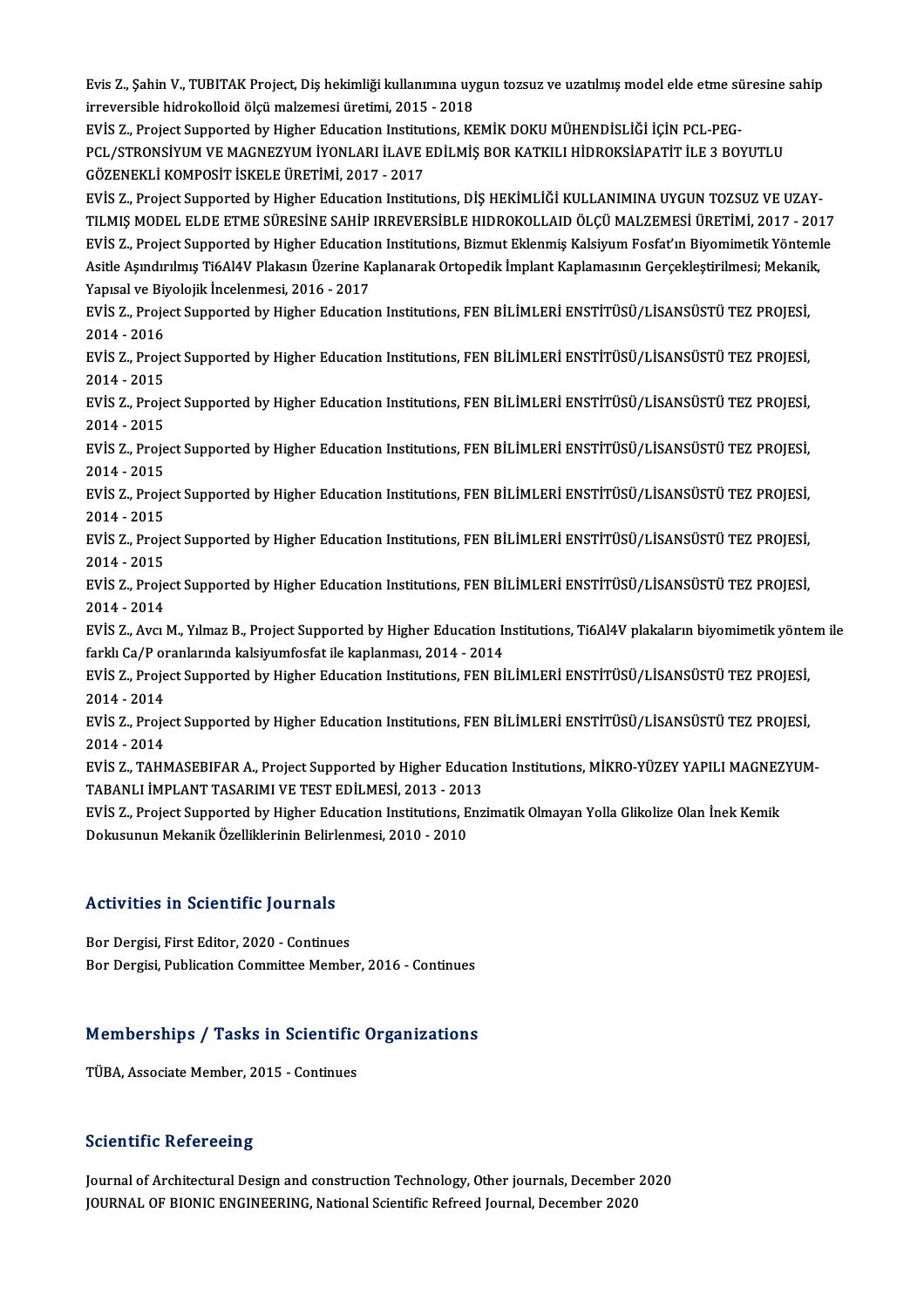BOR DERGİSİ, National Scientific Refreed Journal, October 2020 BOR DERGİSİ, National Scientific Refreed Journal, October 2020<br>JOURNAL OF MATERIALS SCIENCE-MATERIALS IN ELECTRONICS, SCI Journal, September 2020<br>mus advanges, Other journals, Sontember 2020 BOR DERGISI, National Scientific Refreed Journal<br>JOURNAL OF MATERIALS SCIENCE-MATERIALS<br>mrs advances, Other journals, September 2020<br>MATERIALS TODAY COMMUNICATIONS, SCLION JOURNAL OF MATERIALS SCIENCE-MATERIALS IN ELECTRONICS, SCI J<br>mrs advances, Other journals, September 2020<br>MATERIALS TODAY COMMUNICATIONS, SCI Journal, September 2020<br>JOURNAL OF MACNESUM AND ALLOYS, SCI Journal Sontember 20 mrs advances, Other journals, September 2020<br>MATERIALS TODAY COMMUNICATIONS, SCI Journal, September 2020<br>JOURNAL OF MAGNESIUM AND ALLOYS, SCI Journal, September 2020<br>PIOMETALS, SCI Journal, August 2020 MATERIALS TODAY COMMUNICATION:<br>JOURNAL OF MAGNESIUM AND ALLOY<br>BIOMETALS, SCI Journal, August 2020<br>JOURNAL OF MAGNESIUM AND ALLOY JOURNAL OF MAGNESIUM AND ALLOYS, SCI Journal, September 20<br>BIOMETALS, SCI Journal, August 2020<br>JOURNAL OF MAGNESIUM AND ALLOYS, SCI Journal, August 2020<br>SUBEACE BEVIEW AND LETTEBS, SCI Journal, August 2020 BIOMETALS, SCI Journal, August 2020<br>JOURNAL OF MAGNESIUM AND ALLOYS, SCI Journal, August<br>SURFACE REVIEW AND LETTERS, SCI Journal, August 2020<br>JOURNAL OF MATERIALS CHEMISTRY R. SCI Journal, August JOURNAL OF MAGNESIUM AND ALLOYS, SCI Journal, August 2020<br>SURFACE REVIEW AND LETTERS, SCI Journal, August 2020<br>JOURNAL OF MATERIALS CHEMISTRY B, SCI Journal, August 2020<br>CERAMICS INTERNATIONAL, SCI Journal July 2020 SURFACE REVIEW AND LETTERS, SCI Journal, Augu<br>JOURNAL OF MATERIALS CHEMISTRY B, SCI Journal<br>CERAMICS INTERNATIONAL, SCI Journal, July 2020<br>CELL TRANSPLANTATION, SCI Journal, July 2020 **JOURNAL OF MATERIALS CHEMISTRY B, SCI Journal CERAMICS INTERNATIONAL, SCI Journal, July 2020**<br>CELL TRANSPLANTATION, SCI Journal, July 2020<br>JOURNAL OF MATERIALS ENCINEERING AND REE CERAMICS INTERNATIONAL, SCI Journal, July 2020<br>CELL TRANSPLANTATION, SCI Journal, July 2020<br>JOURNAL OF MATERIALS ENGINEERING AND PERFORMANCE, SCI Journal, July 2020<br>NEW JOURNAL OF CHEMISTRY SCI Journal June 2020 CELL TRANSPLANTATION, SCI Journal, July 2020<br>JOURNAL OF MATERIALS ENGINEERING AND PERFORM<br>NEW JOURNAL OF CHEMISTRY, SCI Journal, June 2020<br>SN APPLIED SCIENCES National Scientific Befroed Jour JOURNAL OF MATERIALS ENGINEERING AND PERFORMANCE, SCI Jou<br>NEW JOURNAL OF CHEMISTRY, SCI Journal, June 2020<br>SN APPLIED SCIENCES, National Scientific Refreed Journal, June 2020<br>JOURNAL OF MACNESUM AND ALLOYS, SCI Journal Jun NEW JOURNAL OF CHEMISTRY, SCI Journal, June 2020<br>SN APPLIED SCIENCES, National Scientific Refreed Journal, June<br>JOURNAL OF MATERIALS ENCINEERING AND REREORMANCE N<br>JOURNAL OF MATERIALS ENCINEERING AND REREORMANCE N SN APPLIED SCIENCES, National Scientific Refreed Journal, June 2020<br>JOURNAL OF MAGNESIUM AND ALLOYS, SCI Journal, June 2020<br>JOURNAL OF MACNESIUM AND ALLOYS, SCI Journal, February 2020<br>JOURNAL OF MACNESIUM AND ALLOYS, SCI J JOURNAL OF MAGNESIUM AND ALLOYS, SCI Journal, June 2020<br>JOURNAL OF MATERIALS ENGINEERING AND PERFORMANCE, Natior<br>JOURNAL OF MAGNESIUM AND ALLOYS, SCI Journal, February 2020<br>JOURNAL OF MAGNESIUM AND ALLOYS, SCI Journal Eebr JOURNAL OF MATERIALS ENGINEERING AND PERFORMANCE, Nation<br>JOURNAL OF MAGNESIUM AND ALLOYS, SCI Journal, February 2020<br>JOURNAL OF MAGNESIUM AND ALLOYS, SCI Journal, February 2020<br>COPPOSION SCIENCE SCI Journal February 2020 JOURNAL OF MAGNESIUM AND ALLOYS, SCI Journal, February 2020<br>JOURNAL OF MAGNESIUM AND ALLOYS, SCI Journal, February 2020<br>CORROSION SCIENCE, SCI Journal, February 2020 JOURNAL OF MAGNESIUM AND ALLOYS, SCI Journal, February 2020<br>CORROSION SCIENCE, SCI Journal, February 2020<br>JOURNAL OF MAGNESIUM AND ALLOYS, SCI Journal, February 2020<br>JOURNAL OF MAGNESIUM AND ALLOYS, SCI Journal January 202 CORROSION SCIENCE, SCI Journal, February 2020<br>JOURNAL OF MAGNESIUM AND ALLOYS, SCI Journal, February 2020<br>JOURNAL OF ALLOYS AND COMPOUNDS, SCI Journal, January 2020<br>JOURNAL OF ALLOYS AND COMPOUNDS, SCI Journal, January 202 JOURNAL OF MAGNESIUM AND ALLOYS, SCI Journal, February 2020<br>JOURNAL OF MAGNESIUM AND ALLOYS, SCI Journal, January 2020<br>JOURNAL OF ALLOYS AND COMPOUNDS, SCI Journal, January 2020<br>APPLIED SUPEACE SCIENCE, SCI Journal January JOURNAL OF MAGNESIUM AND ALLOYS, SCI Journal, Jar<br>JOURNAL OF ALLOYS AND COMPOUNDS, SCI Journal, Jar<br>APPLIED SURFACE SCIENCE, SCI Journal, January 2020<br>SCIENTIEIC PEROPTS, SCI Journal, January 2020 **JOURNAL OF ALLOYS AND COMPOUNDS, SCI Journal, January<br>APPLIED SURFACE SCIENCE, SCI Journal, January<br>SCIENTIFIC REPORTS, SCI Journal, January 2020**<br>JOURNAL OF MACNESUJM AND ALLOYS National SCIENTIFIC REPORTS, SCI Journal, January 2020<br>JOURNAL OF MAGNESIUM AND ALLOYS, National Scientific Refreed Journal, November 2019 SCIENTIFIC REPORTS, SCI Journal, January 2020<br>JOURNAL OF MAGNESIUM AND ALLOYS, National Scientific Refreed Journal, November 2019<br>JOURNAL OF MATERIALS ENGINEERING AND PERFORMANCE, SCI Journal, November 2019<br>MATERIALS LETTE JOURNAL OF MAGNESIUM AND ALLOYS, National Sc<br>JOURNAL OF MATERIALS ENGINEERING AND PERF<br>MATERIALS LETTERS, SCI Journal, November 2019<br>CHEMISTRY SELECT, Other journals, November 2019 JOURNAL OF MATERIALS ENGINEERING AND PERFOF<br>MATERIALS LETTERS, SCI Journal, November 2019<br>CHEMISTRY SELECT, Other journals, November 2019<br>ACS PIOMATERIALS SCIENCE & ENCINEERING, Nation MATERIALS LETTERS, SCI Journal, November 2019<br>CHEMISTRY SELECT, Other journals, November 2019<br>ACS BIOMATERIALS-SCIENCE & ENGINEERING, National Scientific Refreed Journal, October 2019<br>RIOMEDICAL MATERIALS, SCI Journal, Oct CHEMISTRY SELECT, Other journals, November 2019<br>ACS BIOMATERIALS-SCIENCE & ENGINEERING, Nation<br>BIOMEDICAL MATERIALS, SCI Journal, October 2019<br>JOURNAL OF BIONIC ENCINEERING, SCI Journal, Octo ACS BIOMATERIALS-SCIENCE & ENGINEERING, National Scienti<br>BIOMEDICAL MATERIALS, SCI Journal, October 2019<br>JOURNAL OF BIONIC ENGINEERING, SCI Journal, October 2019<br>PROCRESS IN NATURAL SCIENCE, SCI Journal, October 2019 BIOMEDICAL MATERIALS, SCI Journal, October 2019<br>JOURNAL OF BIONIC ENGINEERING, SCI Journal, October 201<br>PROGRESS IN NATURAL SCIENCE, SCI Journal, October 2019<br>ACS PIOMATERIALS SCIENCE & ENGINEERING, SCI Journal S JOURNAL OF BIONIC ENGINEERING, SCI Journal, October 2019<br>PROGRESS IN NATURAL SCIENCE, SCI Journal, October 2019<br>ACS BIOMATERIALS-SCIENCE & ENGINEERING, SCI Journal, September 2019<br>LANGMUIR, SCI Journal, September 2019 PROGRESS IN NATURAL SCIENCE, SCI Journal<br>ACS BIOMATERIALS-SCIENCE & ENGINEE<br>LANGMUIR, SCI Journal, September 2019<br>SUREACE REVIEW AND LETTERS, SCI Jour SURFACE REVIEW AND LETTERS, SCI Journal, September 2019 JOURNAL OF SCIENTIFIC PERSPECTIVES, Other journals, September 2019 INTERNATIONAL JOURNAL OF APPLIED CERAMIC TECHNOLOGY, SCI Journal, August 2019 JOURNAL OF SCIENTIFIC PERSPECTIVES, Other journals, September 2019<br>INTERNATIONAL JOURNAL OF APPLIED CERAMIC TECHNOLOGY, SCI Journal, August 20<br>INTERNATIONAL JOURNAL OF APPLIED CERAMIC TECHNOLOGY, SCI Journal, July 2019<br>MAT MATERIALS SCIENCE AND ENGINEERING A-STRUCTURAL MATERIALS PROPERTIES MICROSTRUCTURE AND<br>PROCESSING, National Scientific Refreed Journal, July 2019 INTERNATIONAL JOURNAL OF APPLIED CERAMIC TECHNO<br>MATERIALS SCIENCE AND ENGINEERING A-STRUCTURAL N<br>PROCESSING, National Scientific Refreed Journal, July 2019<br>JOURNAL OF MATERIALS SCIENCE SCI Journal, July 2019 MATERIALS SCIENCE AND ENGINEERING A-STRUCTURAL<br>PROCESSING, National Scientific Refreed Journal, July 2019<br>JOURNAL OF MATERIALS SCIENCE, SCI Journal, July 2019<br>wessel plus Other journals May 2019 PROCESSING, National Scientific Refre<br>JOURNAL OF MATERIALS SCIENCE, SC<br>vessel plus, Other journals, May 2019<br>TRANSACTIONS OF NONEERROUS ME vessel plus, Other journals, May 2019<br>TRANSACTIONS OF NONFERROUS METALS SOCIETY OF CHINA, SCI Journal, May 2019 vessel plus, Other journals, May 2019<br>TRANSACTIONS OF NONFERROUS METALS SOCIETY OF CHI<br>JOURNAL OF MATERIALS SCIENCE, SCI Journal, April 2019<br>International journal of advances in angineering and nure s TRANSACTIONS OF NONFERROUS METALS SOCIETY OF CHINA, SCI Journal, May 2019<br>JOURNAL OF MATERIALS SCIENCE, SCI Journal, April 2019<br>International journal of advances in engineering and pure sciences (Online), National Scientif **JOURN**<br>Intern<br>2019<br>SUDE International journal of advances in engineering and pure s<br>2019<br>SURFACE REVIEW AND LETTERS, SCI Journal, March 2019<br>MATERIALS CUEMISTRY AND DUVSICS National Scientific B 2019<br>SURFACE REVIEW AND LETTERS, SCI Journal, March 2019<br>MATERIALS CHEMISTRY AND PHYSICS, National Scientific Refreed Journal, March 2019 JOURNAL OF APPLIED BIOMATERIALS & FUNCTIONAL MATERIALS, SCI Journal, February 2019 CURRENTPHARMACEUTICALBIOTECHNOLOGY,NationalScientificRefreed Journal,February2019 MATERIALS SCIENCE&ENGINEERINGC-MATERIALS FORBIOLOGICALAPPLICATIONS,SCI Journal,February2019